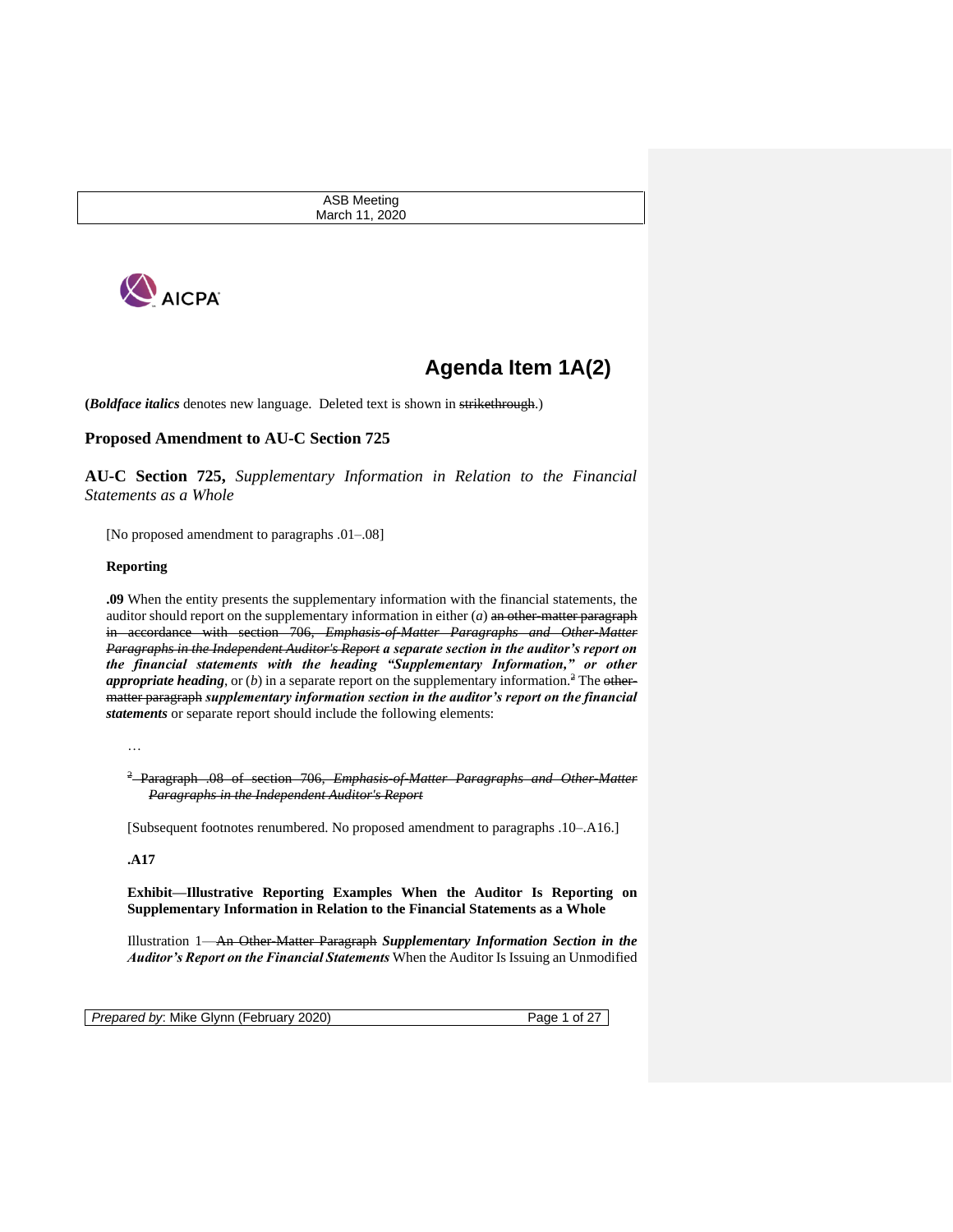Opinion on the Financial Statements and an Unmodified Opinion on the Supplementary Information

Illustration 2— An Other-Matter Paragraph *Supplementary Information Section in the Auditor's Report on the Financial Statements* When the Auditor Is Issuing a Qualified Opinion on the Financial Statements and a Qualified Opinion on the Supplementary Information

Illustration 3— An Other-Matter Paragraph *Supplementary Information Section in the Auditor's Report on the Financial Statements* When the Auditor Is Disclaiming an Opinion on the Financial Statements

Illustration 4— An Other-Matter Paragraph *Supplementary Information Section in the Auditor's Report on the Financial Statements* When the Auditor Is Issuing an Adverse Opinion on the Financial Statements

…

**Illustration 1— An Other-Matter Paragraph** *Supplementary Information Section in the Auditor's Report on the Financial Statements* **When the Auditor Is Issuing an Unmodified Opinion on the Financial Statements and an Unmodified Opinion on the Supplementary Information** 

…

**Illustration 2— An Other-Matter Paragraph** *Supplementary Information Section in the Auditor's Report on the Financial Statements* **When the Auditor Is Issuing a Qualified Opinion on the Financial Statements and a Qualified Opinion on the Supplementary Information** 

…

**Illustration 3— An Other-Matter Paragraph** *Supplementary Information Section in the Auditor's Report on the Financial Statements* **When the Auditor Is Disclaiming an Opinion on the Financial Statements** 

...

**Illustration 4— An Other-Matter Paragraph** *Supplementary Information Section in the Auditor's Report on the Financial Statements* **When the Auditor Is Issuing an Adverse Opinion on the Financial Statements** 

…

[No proposed amendment to Illustrations 5–8. No further amendment to AU-C section 725.]

Agenda Item 1A(2) **Page 2 of 27**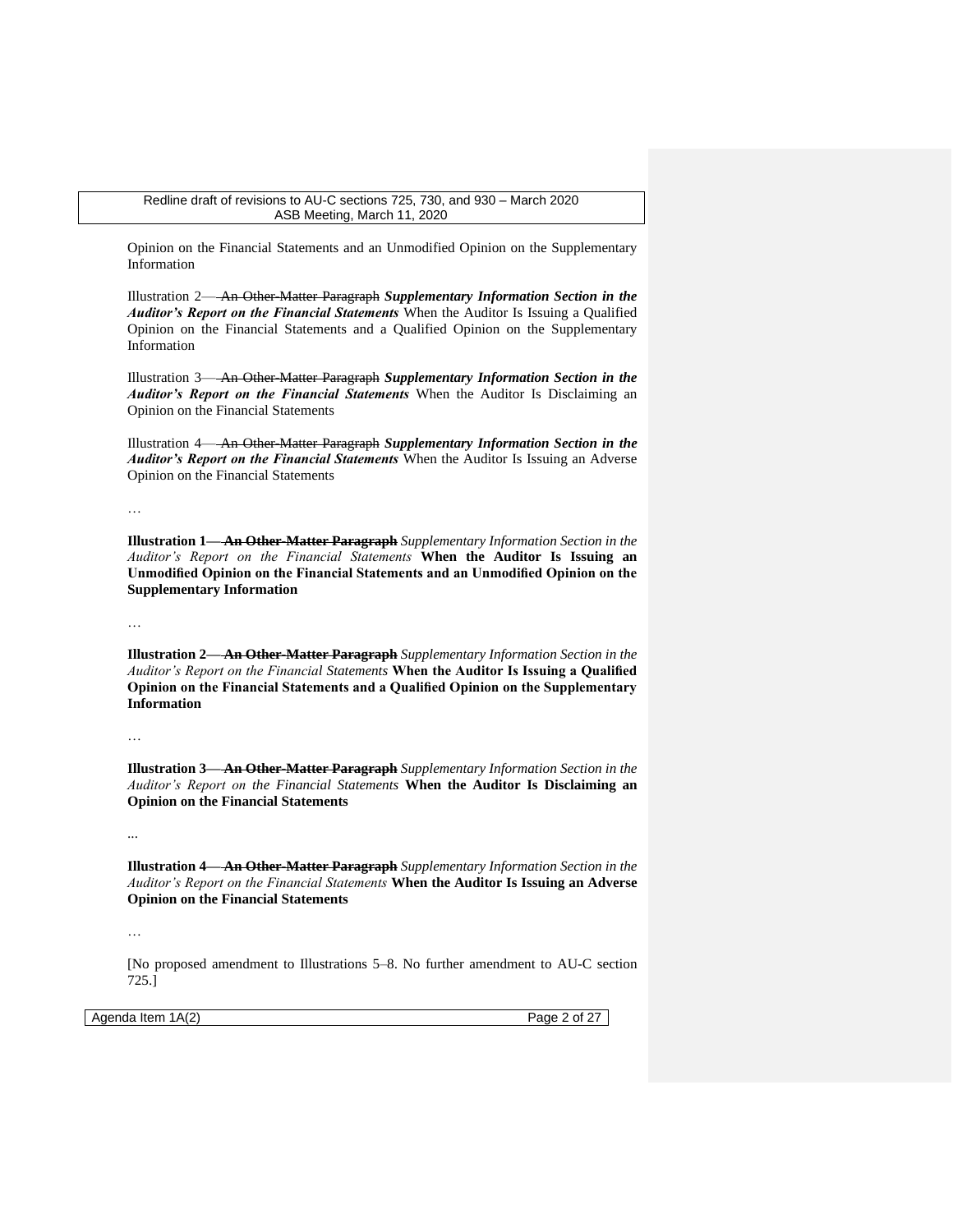**1.** This amendment is effective for audits of financial statements for periods ending on or after December 15, 2020. Early implementation is not permitted.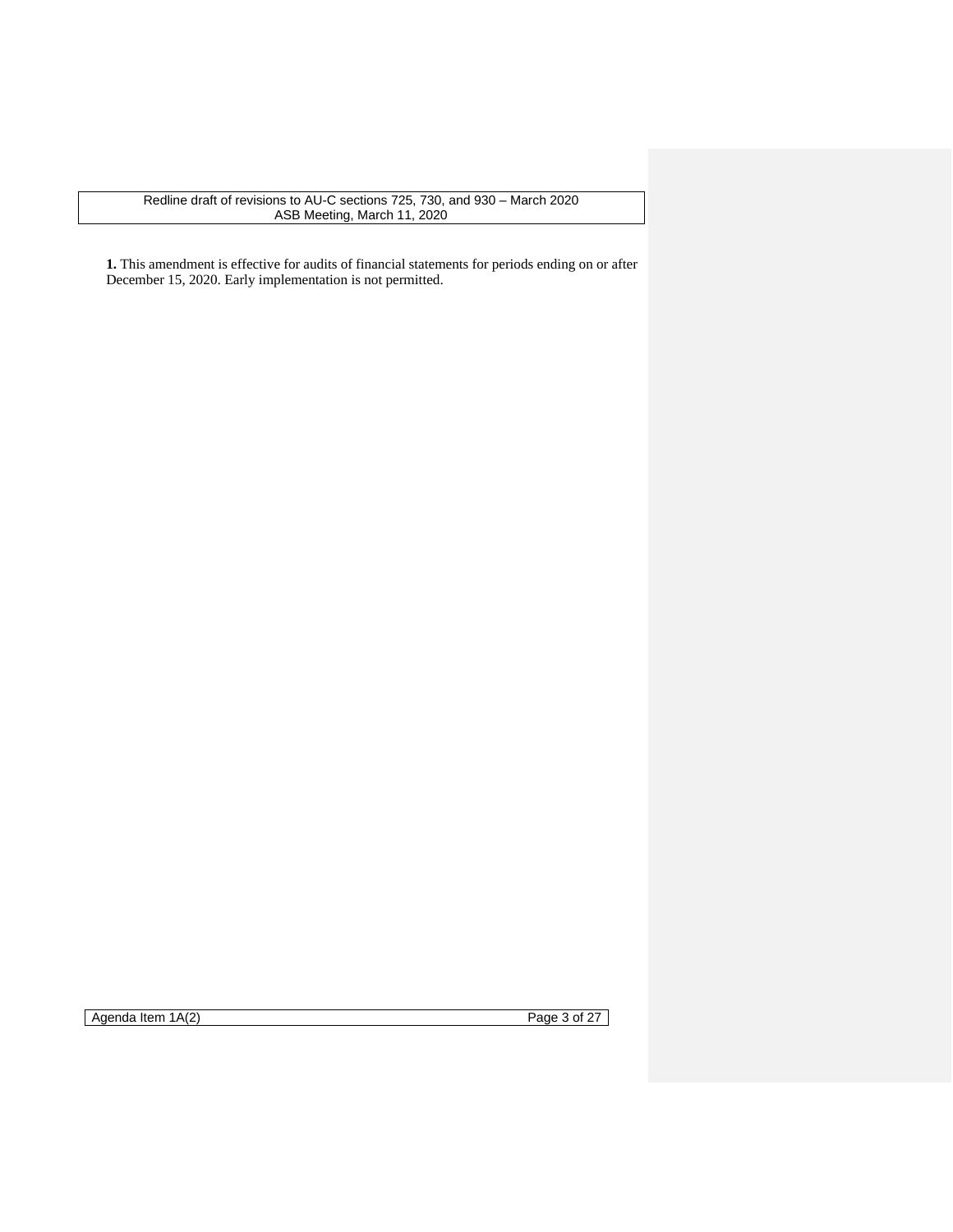# **Proposed Amendment to AU-C Section 730**

**AU-C Section 730,** *Required Supplementary Information*

[No proposed amendment to paragraphs .01–.06.]

### **Reporting**

…

**.07** The auditor should include an other-matter paragraph *a separate section* in the auditor's report on the financial statements *with the heading "Required Supplementary Information," or other appropriate heading* to refer to the required supplementary information in accordance with section 706, *Emphasis-of-Matter Paragraphs and Other-Matter Paragraphs in the Independent Auditor's Report*. <sup>3</sup> The other matter paragraph *required supplementary information section in the auditor's report on the financial statements* should include language to explain the following circumstances, as applicable:

<sup>3</sup>-Paragraph .08 of section 706, *Emphasis of Matter Paragraphs and Other Matter Paragraphs in the Independent Auditor's Report*.

**.08** If the entity has presented all or some of the required supplementary information, the othermatter paragraph *required supplementary information section in the auditor's report on the financial statements* referred to in paragraph .07 should include the following elements: (Ref: par. .A2)

…

**.09** If all of the required supplementary information is omitted, the other matter paragraph *required supplementary information section in the auditor's report on the financial statements* should include the following elements:

…

[No proposed amendment to paragraphs .A1–.A2.]

**.A3** 

**Exhibit—Examples of Other-Matter Paragraphs When Reporting on Required Supplementary Information** *Sections in the Auditor's Report on the Financial Statements*

….

[No further amendment to AU-C section 730.]

Agenda Item 1A(2) **Page 4 of 27**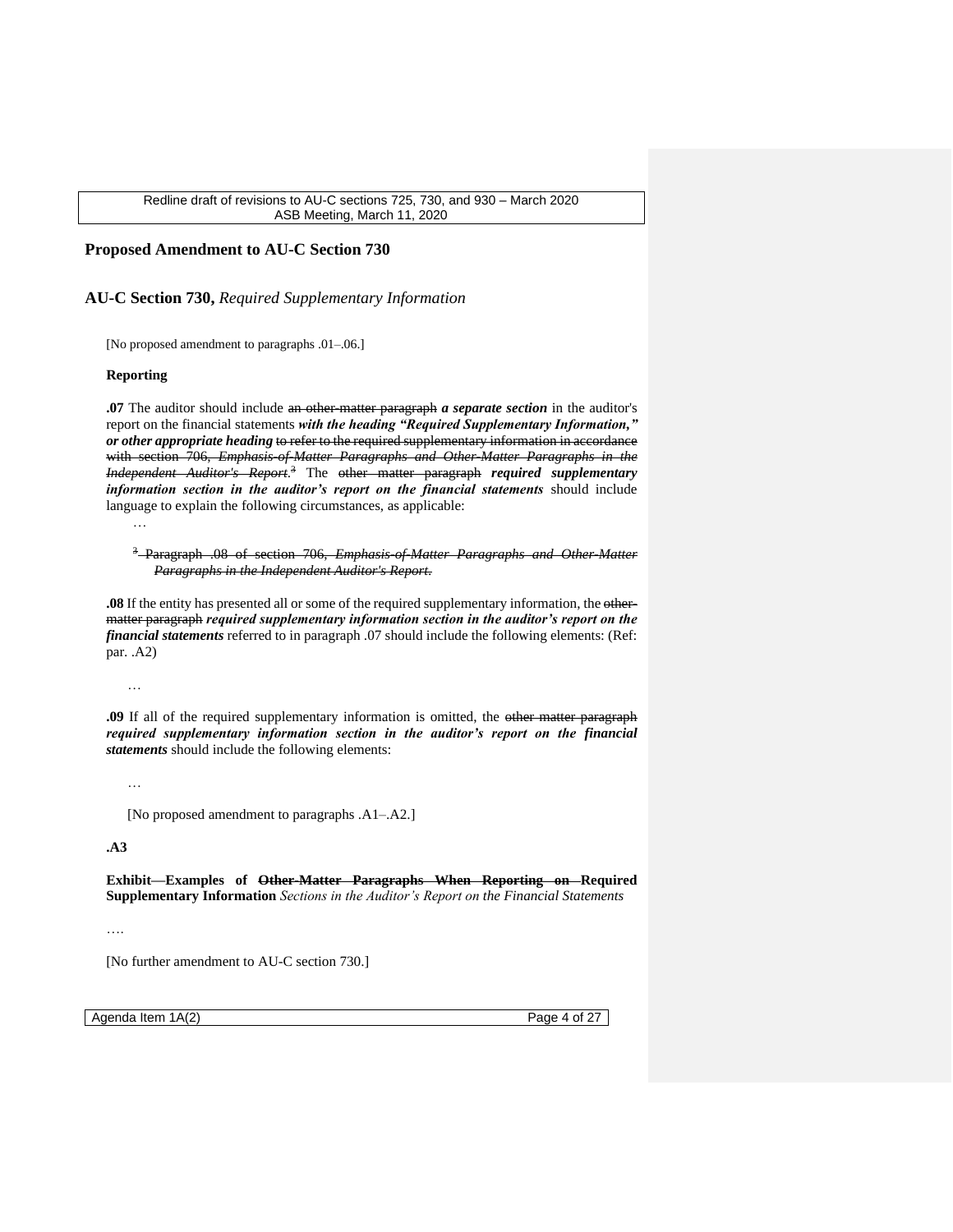| Redline draft of revisions to AU-C sections 725, 730, and 930 – March 2020 |
|----------------------------------------------------------------------------|
| ASB Meeting, March 11, 2020                                                |

2. This amendment is effective for audits of financial statements for periods ending on or after December 15, 2020. Early implementation is not permitted.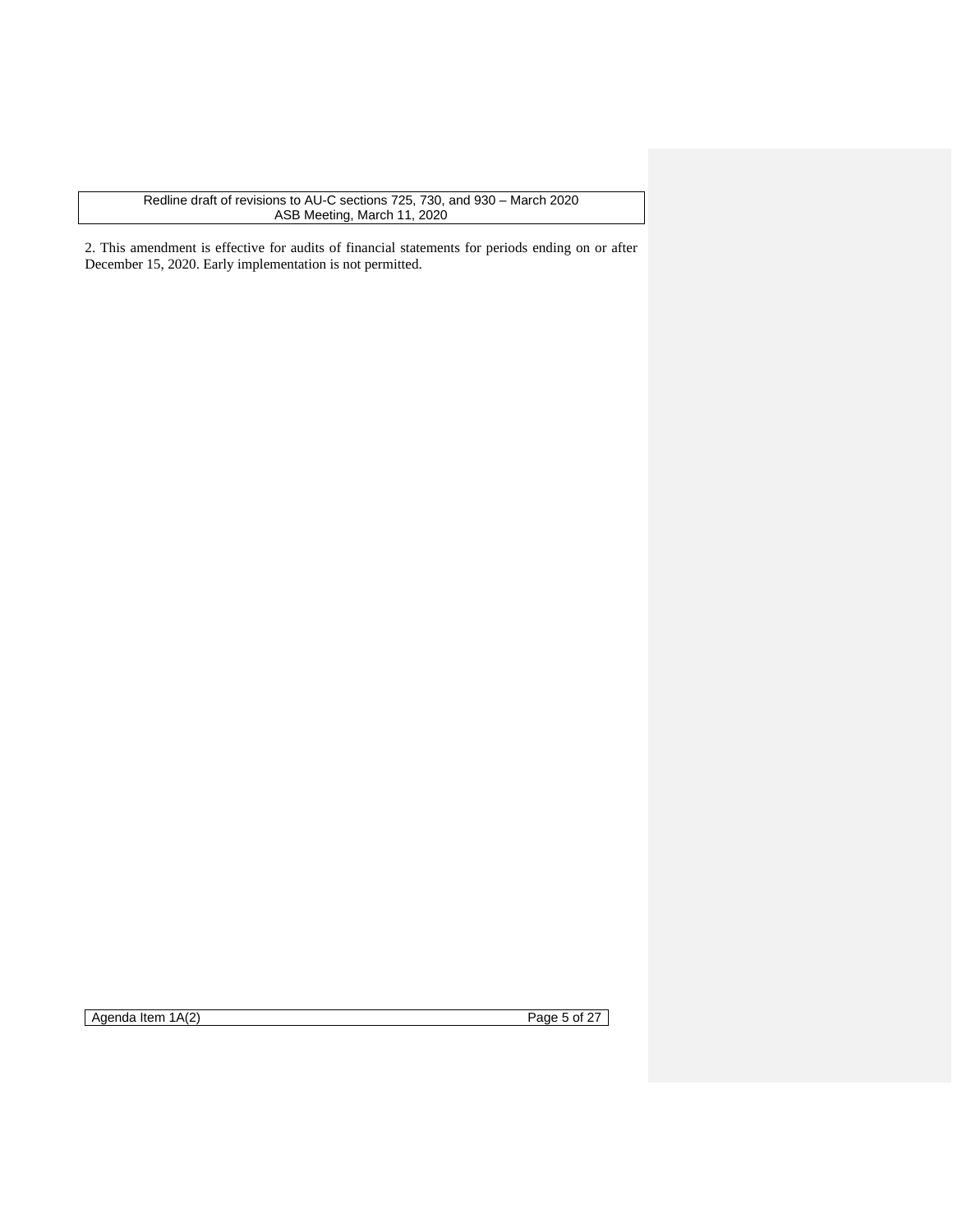### **Proposed Amendment to AU-C Section 930**

**AU-C Section 930,** *Interim Financial Information*

[No proposed amendment to paragraphs .01–.30.]

**.31** The written review report should include the following: (Ref: par. .A42-.A43*.A41–.A42*)

- *a.* A title that includes the word *independent* to clearly indicate*s* that it is the report of an independent auditor.
- *b.* An addressee as appropriate for *based on* the circumstances of the engagement. *(Ref: par. .A43)*
- *c.* An introductory paragraph that *The first section of the auditor's report on a review of interim financial information should include the auditor's conclusion and should have the heading "Results of Review of Interim Financial Information," and the following elements:*
	- i. identifies *The name of* the entity whose interim financial information has been reviewed
	- ii. states *A statement* that the interim financial information identified in the report was reviewed
	- iii. identifies the *The title of each statement that* interim financial information *comprises* and *(Ref: par. .A44–.A45)*
	- *iv. A reference to the notes*
	- iv. specifies the *The* date*s of* or period*s* covered by each financial statement comprising *that* the interim financial information *comprises*.
	- *vi. A statement about whether the auditor is aware of any material modifications that should be made to the accompanying interim financial information for it to be in accordance with the applicable financial reporting framework and that identifies the country of origin of those accounting principles, if applicable (Ref: par. .A46–.A49)*
- *d.* A section with the heading "Management's Responsibility for the Financial Statements" that includes an explanation that management is responsible for the preparation and fair presentation of the interim financial information in accordance with the applicable financial reporting framework; this responsibility includes the design, implementation, and maintenance of internal control sufficient to provide a

Agenda Item 1A(2) **Page 6 of 27** 

**Commented [MG1]:** Pursuant to Grant Thornton comment to be consistent with paragraph .22 of AU-C section 700.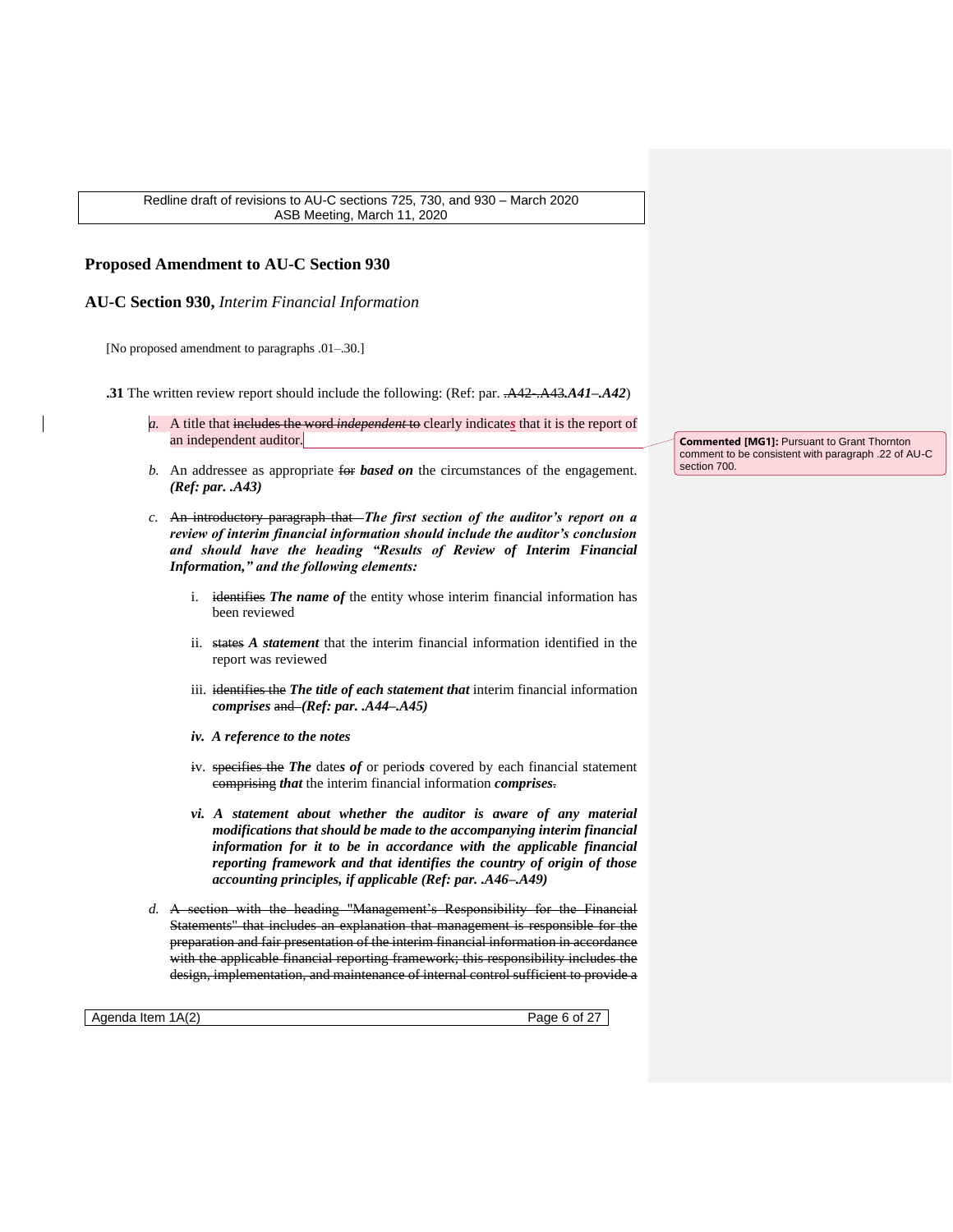reasonable basis for the preparation and fair presentation of interim financial information in accordance with the applicable financial reporting framework. *A section, directly following the "Results of Review of Interim Financial Information" section, that includes the heading "Basis for Review Results," and includes does the following statements: (Ref: par. . A50)*

- *i.* States that the review was conducted in accordance with generally *accepted auditing standards generally applicable to reviews of interim financial information and identifies the United States of America as the country of origin of those standards. (Ref: par. .A51)*
- *ii. Includes a statement that a review of interim financial information consists principally of applying analytical procedures and making inquiries of persons responsible for financial and accounting matters.*
- *iii. Includes a statement that a review of interim financial information is substantially less in scope than an audit conducted in accordance with auditing standards generally accepted in the United States of America, the objective of which is an expression of an opinion regarding the financial information as a whole, and accordingly, the auditor does not express such an opinion.*
- *iv.* Includes a statement that the auditor is required to be independent of *the entity and to meet the auditor's other ethical responsibilities, in accordance with the relevant ethical requirements relating to the review. (Ref: par. .A52–.A53)*
- *v. States whether the auditor believes that the results of the review procedures provide a reasonable basis for the auditor's conclusion.*
- **e.** *A section that includes the heading "Responsibilities of Management'* for the Interim Financial Information" and includes a statement *that management is responsible for the preparation and fair presentation of the interim financial information in accordance with the applicable financial reporting framework, and for the design, implementation, and maintenance of internal control relevant to the preparation and fair presentation of interim financial information that is free from material misstatement, whether due to fraud or error.*
- *e.* A section with the heading "Auditor's Responsibility" that includes the following statements:
	- The auditor's responsibility is to conduct the review of interim financial information in accordance with auditing standards generally accepted in the United States of America applicable to reviews of interim financial information.

Agenda Item 1A(2) **Page 7 of 27** 

**Commented [MG2]:** Pursuant to Grant Thornton, Deloitte, and PwC comments.

**Commented [MG3]:** Pursuant to E&Y comment.

**Commented [MG4]:** Pursuant to Deloitte comment.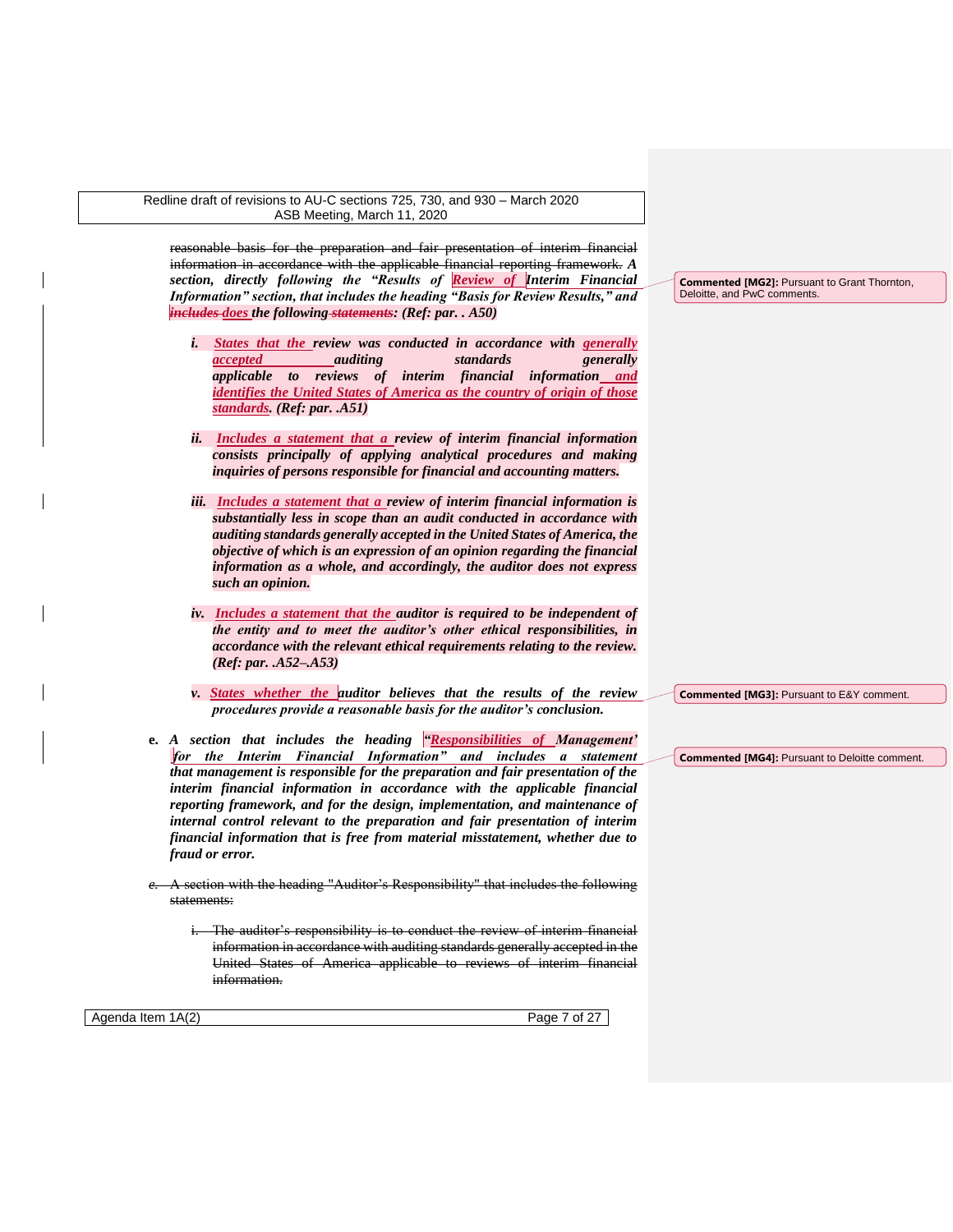- ii. A review of interim financial information consists principally of applying analytical procedures and making inquiries of persons responsible for financial and accounting matters.
- iii. A review of interim financial information is substantially less in scope than an audit conducted in accordance with auditing standards generally accepted in the United States of America, the objective of which is an expression of an opinion regarding the financial information as a whole, and accordingly, no such opinion is expressed.
- *f.* A concluding section with an appropriate heading that includes a statement about whether the auditor is aware of any material modifications that should be made to the accompanying interim financial information for it to be in accordance with the applicable financial reporting framework and that identifies the country of origin of those accounting principles, if applicable.
- *f.* The manual or printed signature of the auditor's firm. *(Ref: par. .A54–.A56)*
- *g.* The city and state where the auditor*'s* practices *report is issued*. *(Ref: par. .A57)*
- *h*. The date of the review report, which should be dated as of the date of completion of the review procedures *no earlier than the date on which the auditor completed procedures sufficient to obtain a basis for reporting whether the auditor is aware of any material modifications that should be made to the interim financial information in order for it to be in accordance with the applicable financial reporting framework, including evidence of the following (Ref: par. .A58):*
	- *i. All the statements and disclosures that the interim financial information comprises have been prepared.*
	- *ii. Management has asserted that they have taken responsibility for the interim financial information.*

|     |           | .32 When applicable, the auditor should report in accordance with AU-C section 570. The<br>Auditor's Consideration of an Entity's Ability to Continue as a Going Concern. |             | <b>Commented [MG6]: Pursuant to GT comment.</b> |
|-----|-----------|---------------------------------------------------------------------------------------------------------------------------------------------------------------------------|-------------|-------------------------------------------------|
| 'N. | amendment | paragraphs                                                                                                                                                                | $.32 - .37$ |                                                 |

*Separate Section in the Auditor's Review Report Regarding Going Concern*

**.38***39* The auditor should include an emphasis-of-matter paragraph *a separate section* in the auditor's review report *with the heading "Substantial Doubt About an Entity's Ability to* 

**Formatted:** Not Strikethrough

**Commented [MG5]:** Pursuant to E&Y comment.

Agenda Item 1A(2) **Page 8 of 27** 

Ï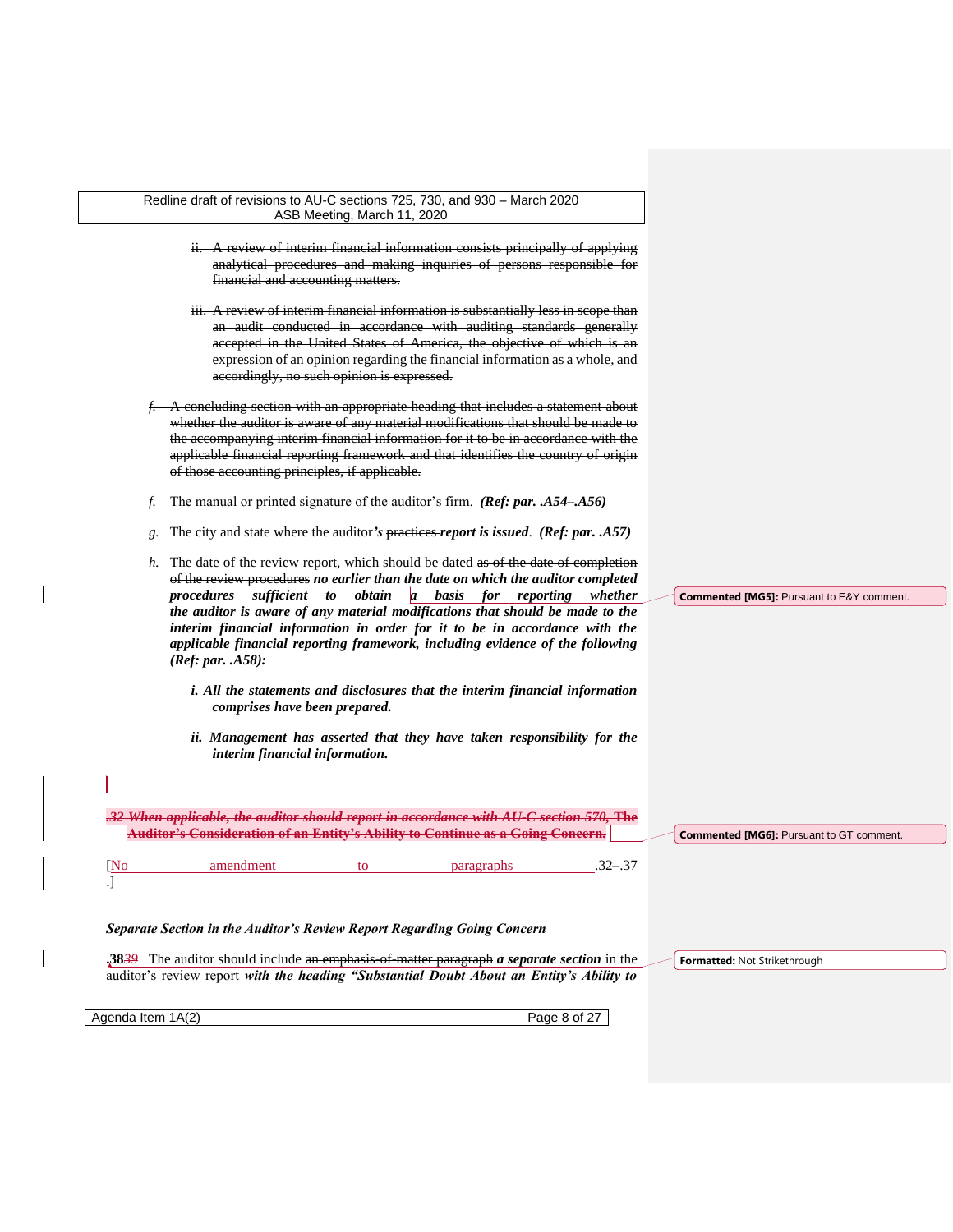*Continue as a Going Concern,"* in any of the following circumstances, regardless of whether the entity is required under the applicable financial reporting framework to include a statement in the notes to the interim financial information that substantial doubt exists: (Ref: par.  $A51-$ .A52*.A66–.A68*)

- *a.* A going concern emphasis-of-matter paragraph *Such a section* was included in the prior year's auditor's report and
	- i. the conditions or events giving rise to the emphasis of matter paragraph *that caused the auditor to conclude that substantial doubt about the entity's ability to continue as a going concern* continue to exist and
	- ii. those conditions or events *continue to* raise substantial doubt about the entity's ability to continue as a going concern for a reasonable period of time and management's plans do not alleviate them.
- *b.* A going concern emphasis-of-matter paragraph *Such a section* was not included in the prior year's auditor's report and
	- i. management is required under the applicable financial reporting framework to include a statement in the notes to the interim financial information that substantial doubt exists and
	- ii. management has included such statement in the notes to the interim financial information.

*.39 The description in the "Going Concern" section about the entity's ability to continue as a going concern for a reasonable period of time should use terms consistent with those included in the applicable financial reporting framework. The auditor should not use conditional language concerning the existence of substantial doubt about the entity's ability to continue as a going concern for a reasonable period of time.* 

[Paragraphs .39–.45 are renumbered to paragraphs .40–.46. The content is unchanged.]

### **Application and Other Explanatory Material**

[No proposed amendment to paragraphs .A1–.A19.]

**.A20** The auditor may find the guidance in section 720A, *Other Information in Documents Containing Audited Financial Statements*, useful in considering other information included in documents containing interim financial information.

**.A21** The auditor may request component auditors involved in the engagement, if any, to read the other information.

| Agenda Item 1A(2) |
|-------------------|
|-------------------|

Page 9 of 27

**Commented [MG7]:** Pursuant to PwC comment – paragraph is consistent with paragraph .25 of AU-C section 570.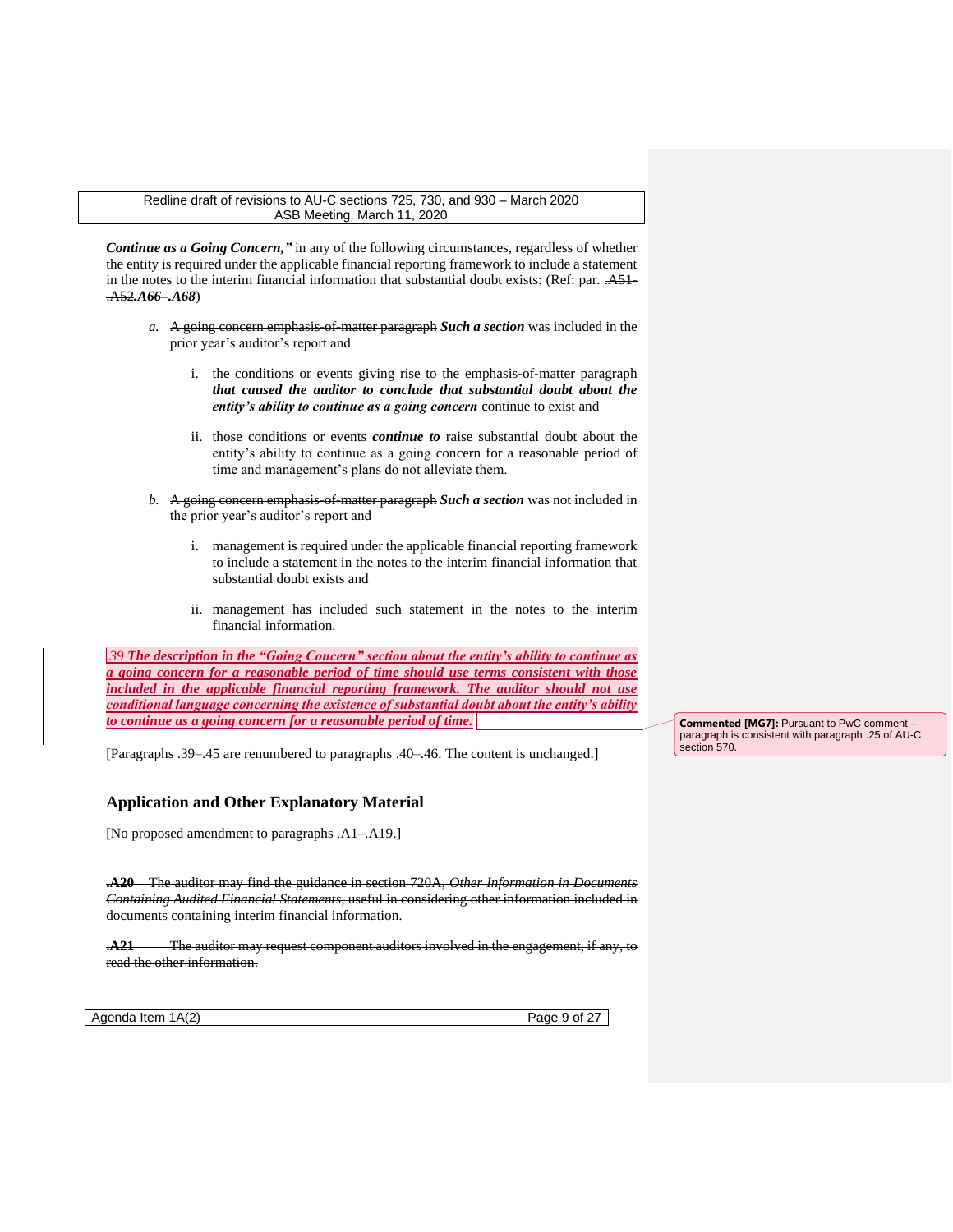[Paragraphs .A22–.A40 are renumbered to paragraphs .A20–.A38. The content is unchanged.]

#### **The Auditor's Report on a Review of Interim Financial Information**

*Form of the Auditor's Review Report (Ref: par. .30–.31)*

*.A39 A written report encompasses reports issued in hard copy format and those using an electronic medium.*

[Paragraphs .A41–.A43 are renumbered to paragraphs .A40–.A42. The content is unchanged.]

#### **Addressee (Ref: par. .31***b***)**

*.A43 The auditor's report is normally addressed to those for whom the report is prepared. The report may be addressed to the entity whose interim financial information is being reviewed or to those charged with governance. A report on the interim financial information of an unincorporated entity may be addressed as circumstances dictate (for example, to the partners, general partner, or proprietor).*

### **Results of Review of Interim Financial Information (Ref: par. .31***c***)**

*.A44 The identification of the title and the dates of, or periods covered by, each statement that the interim financial information comprises may also be achieved by referencing the table of contents in a document bound with or accompanying the interim financial information and auditor's report thereon.*

*.A45 When the auditor is aware that the reviewed interim financial information will be included in a document that contains information in addition to the interim financial* information and the auditor's report thereon, the auditor may consider, if the form of *presentation allows, identifying the page numbers on which the reviewed interim financial information is presented. This helps users identify the interim financial information to which the auditor's report relates.*

*.A46 As explained in AU-C section 200, the preparation and fair presentation of the financial statements by management and, when appropriate, those charged with governance requires the inclusion of an adequate description of the applicable financial reporting framework in the financial statements.<sup>9</sup> That description is important because it advises users of the financial statements of the framework on which the financial statements are based.*

*<sup>9</sup> Paragraphs .A2–.A3 of AU-C section 200,* **Overall Objectives of the Independent Auditor and the Conduct of an Audit in Accordance with Generally Accepted Auditing Standards***.*

*.A47 The title of the financial statements identified in the "Results of Review of Interim Financial Information" section describes the information that is the subject of the auditor's conclusion.*

Agenda Item 1A(2) Page 10 of 27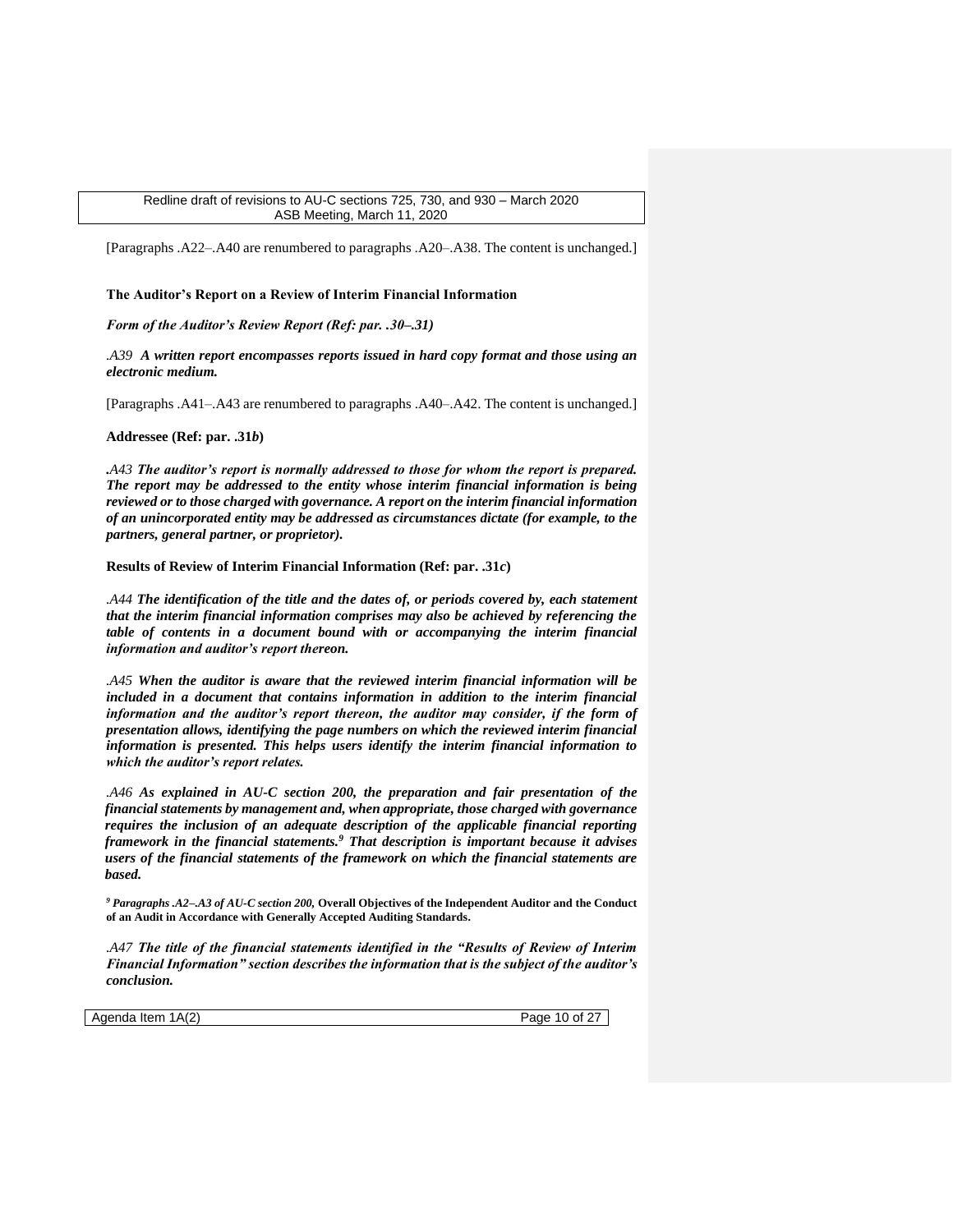| Redline draft of revisions to AU-C sections 725, 730, and 930 – March 2020 |
|----------------------------------------------------------------------------|
| ASB Meeting, March 11, 2020                                                |

*.A48 The auditor's conclusion covers the* **interim financial information***, as defined by the applicable financial reporting framework.*

*.A49 The identification of the applicable financial reporting framework in the auditor's conclusion is intended to advise users of the auditor's report of the context in which the auditor's conclusion is expressed. For example, the applicable financial reporting framework may be identified as* **accounting principles generally accepted in the United States of America** *or* **U.S. generally accepted accounting principles** *or* **International Financial Reporting Standards promulgated by the International Accounting Standards Board (IASB)** *or* **International Financial Reporting Standard for Small- and Medium-Sized Entities promulgated by the IASB***, as appropriate.*

### **Basis for Review Results (Ref: par. .31***d***)**

*.A50 The "Basis for Review Results" section provides important context about the auditor's conclusion. Accordingly, this section requires the "Basis for Review Results" section to directly follow the "Results of Review of Interim Financial Information" section in the auditor's report.*

*.A51 The reference to the standards used conveys to the users of the auditor's report that the review has been conducted in accordance with established standards. For example, the auditor's report may refer to* **auditing standards generally accepted in the United States of America** *or* **U.S. generally accepted auditing standards applicable to reviews of interim financial information***.*

#### **Relevant Ethical Requirements (Ref: par. .31***d***(v))**

*.A52 AU-C section 200 explains that* **ethical requirements** *consist of the AICPA Code of Professional Conduct together with rules of state boards of accountancy and applicable regulatory agencies that are more restrictive.<sup>10</sup> When the AICPA Code of Professional Conduct applies, the auditor's other ethical responsibilities relate to the principles of professional conduct (ET sec. 0.300, "Principles of Professional Conduct").*

*<sup>10</sup> Paragraph .A15 of AU-C section 200.*

*.A53 Relevant ethical requirements may exist in several different sources, such as ethical codes and additional rules and requirements within law and regulation. When independence and other relevant ethical requirements are contained in a limited number of sources, the auditor may choose to name the relevant sources (for example, the AICPA Code of Professional Conduct, when applicable; the rule or applicable regulation; or* **Government Auditing Standards** *promulgated by the Comptroller General of the United States) or may refer to a term that appropriately describes those sources. Relevant ethical requirements, including those pertaining to independence, in a group audit situation may be complex. AU-C section 600,* **Special Considerations — Audits of Group Financial Statements (Including**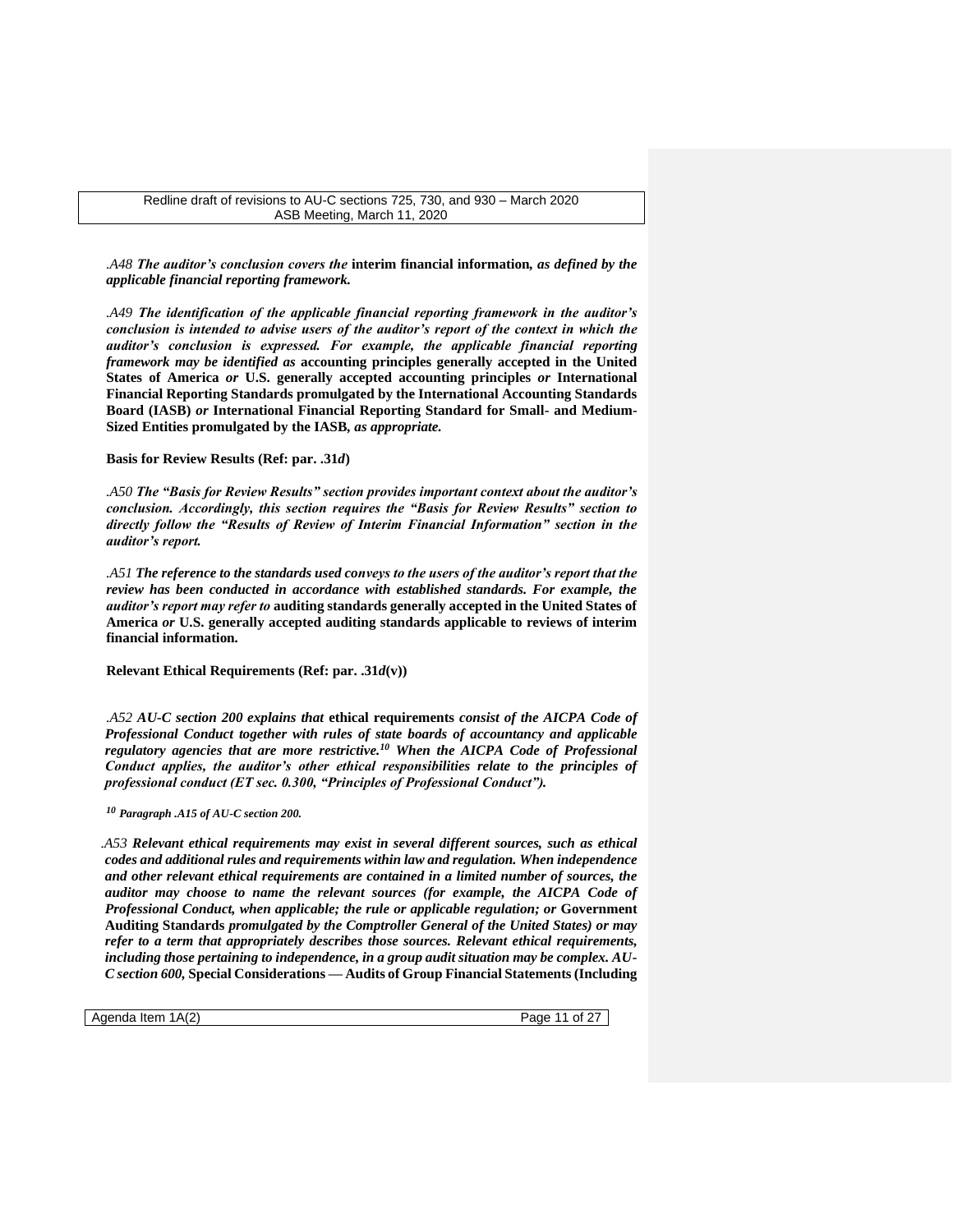**the Work of Component Auditors***),<sup>11</sup> provides guidance for auditors in performing work on the financial information of a component for a group audit, including those situations in which the component auditor does not meet the independence requirements that are relevant to the group audit.*

*<sup>11</sup> Paragraphs .22–.23 of AU-C section 600,* **Special Considerations — Audits of Group Financial Statements (Including the Work of Component Auditors)***.*

**Signature of the Auditor (Ref: par. .31***g***)**

*.A54 In some cases, law or regulation may allow for the use of electronic signatures in the auditor's report.*

*.A55 In certain situations, the auditor's report may be required by law or regulation to include the personal name and signature of the auditor, in addition to the auditor's firm.*

*.A56 This section would not preclude a governmental auditor from including the personal name and signature of the auditor in the auditor's report when, in certain situations, the governmental auditor is required by law or regulation or chooses to do so.*

#### **Auditor's Address (Ref: par. .31***h***)**

*.A57 In the United States, the location of the issuing office is the city and state. In another country, it may be the city and country.*

### **Date of the Auditor's Report (Ref: par. .31***i***)**

*.A58 When an engagement quality control review is performed, AU-C section 220 requires that the auditor's report not be released prior to the completion of the engagement quality control review.<sup>12</sup>*

*<sup>12</sup> Paragraph .21 of AU-C section 220.*

[Paragraphs .A44–.A50 are renumbered to paragraphs .A59–.A65. The content is unchanged.]

*Emphasis-of-Matter* Separate Section *in the Auditor's Review Report* Regarding Going Concern *(Ref: par. .38*39*)*

**.A51***A66* See exhibit D, "Illustrations of Emphasis-of-Matter Paragraphs *the Separate Section* in the Auditor's Review Report *Regarding Going Concern*," for illustrative examples of emphasis-of-matter paragraphs *such separate section*.

**.A52***A67* If conditions or events have been identified during the interim review that raise substantial doubt about the entity's ability to continue as a going concern for a reasonable period of time, but (*a*) no statement relating to substantial doubt is included in the notes to the interim financial information because management's plans have alleviated the substantial doubt or (*b*) the applicable financial reporting framework does not require inclusion of such

Agenda Item 1A(2) Page 12 of 27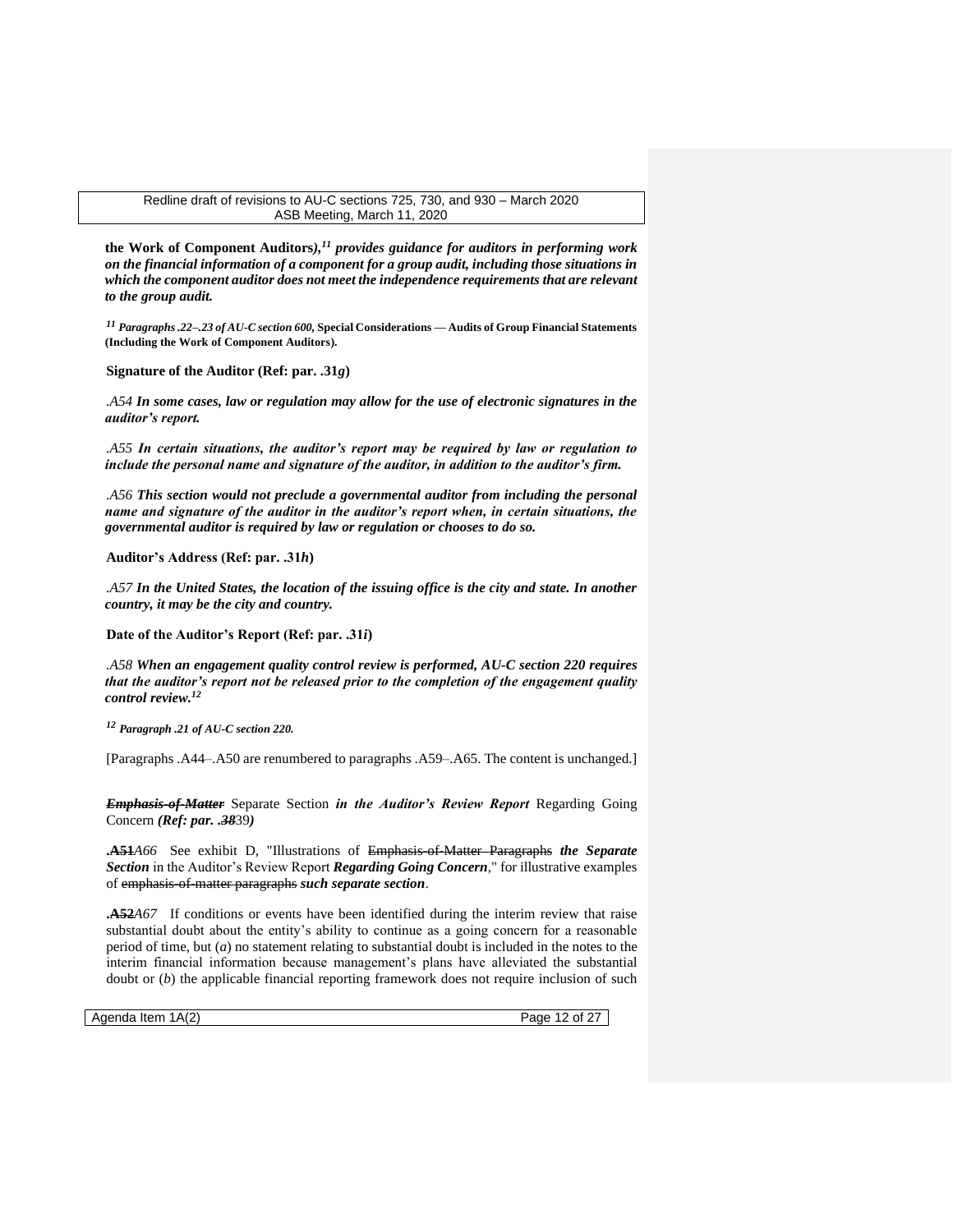statement in the notes to the interim financial information, the auditor may include an emphasis-of-matter paragraph *a separate section* when management has disclosed the conditions or events in the notes to the financial statements but a statement related to substantial doubt is not required to be included by the applicable financial reporting framework. The following is an illustration of an emphasis-of-matter paragraph *a separate section in the auditor's review report regarding going concern* when no statement relating to substantial doubt is included in the notes to the interim financial information but conditions or events are disclosed:

Substantial Doubt About the Entity's Ability to Continue as a Going Concern

As discussed in Note X to the financial statements, the Company has suffered recurring losses from operations and has a net capital deficiency. Management's plans in regard to these matters are also described in Note X.

*.A68 Paragraph .A47 of AU-C section 570 provides guidance when conditions or events have been identified during the interim review that raise substantial doubt about the entity's ability to continue as a going concern for a reasonable period of time and (***a***) management's plans have not alleviated the substantial doubt, and (***b***) the applicable financial reporting framework does not require inclusion of such statement in the notes to the interim financial information.* 

[Paragraphs .A53–.A60 are renumbered to paragraphs .A69–.A76. The content is unchanged.]

# **Exhibit B — Illustrations of Auditor's Review Reports on Interim Financial Information (Ref: par. .A43***A42***)**

### **.A61***A76*

[Illustration 1](#page-12-0) — A Review Report on Interim Financial Information

[Illustration 2](#page-14-0) — A Review Report on Condensed Comparative Interim Financial Information

[Illustration 3](#page-16-0) — A Review Report That Refers to a Component Auditor's Review Report on the Interim Financial Information of a Significant Component of a Reporting Entity

[Illustration 4](#page-18-0) — A Review Report on Comparative Interim Financial Information When the Prior Period Was Reviewed by Another Auditor

### <span id="page-12-0"></span>**Illustration 1 — A Review Report on Interim Financial Information**

Circumstances include the following:

• A review of interim financial information presented as a complete set of financial statements, including disclosures

Agenda Item 1A(2) **Page 13 of 27 Page 13 of 27**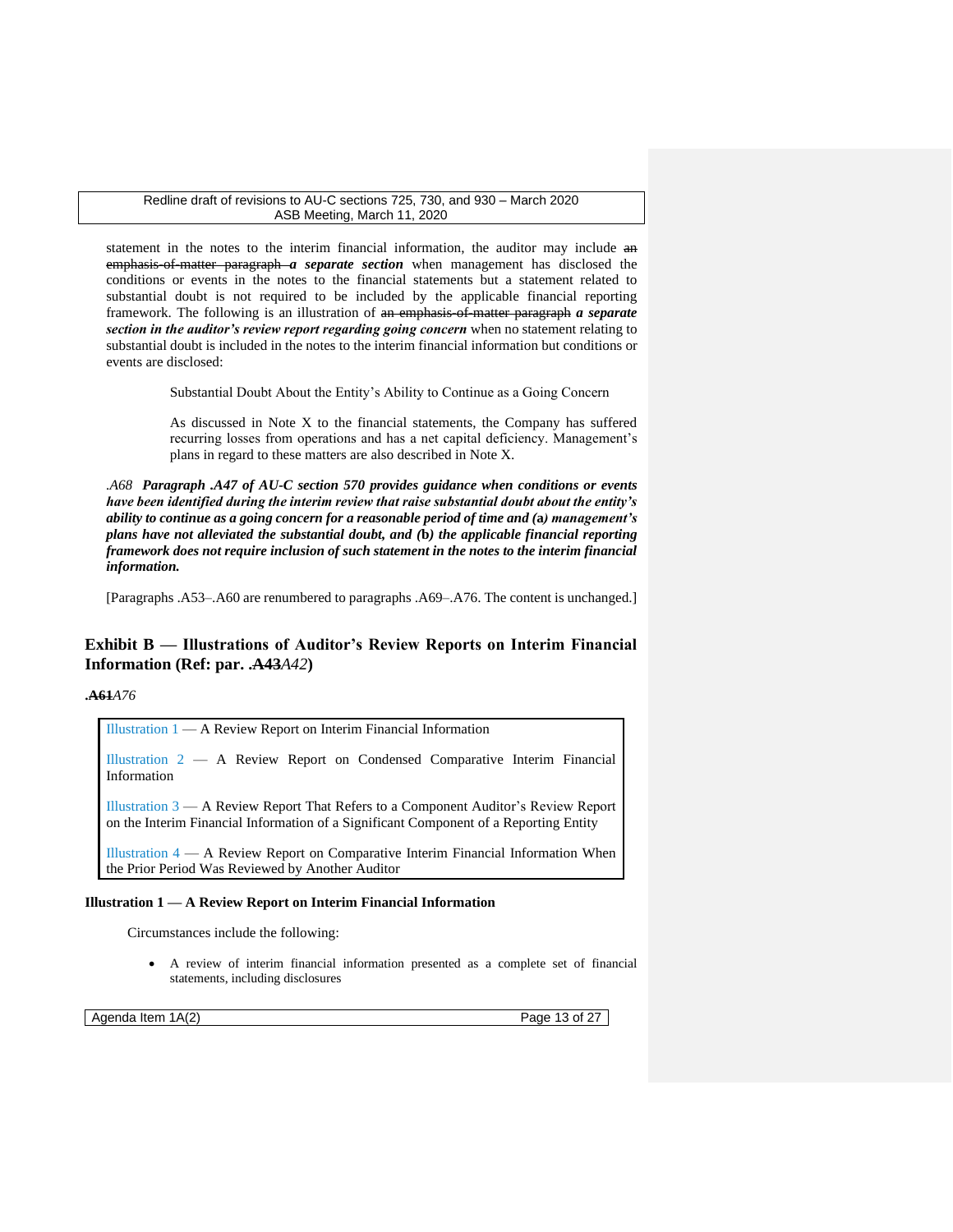### **Independent Auditor's Review Report**

[*Appropriate Addressee*]

Results of Review of Interim Financial Information

We have reviewed the accompanying [*describe the interim financial information or statements reviewed*] of ABC Company and its subsidiaries as of September 30, 20X1, and for the three-month and nine-month periods then ended*, and the related notes (collectively referred to as the "interim financial information")*.

*Based on our review, we are not aware of any material modifications that should be made to the accompanying interim financial information for it to be in accordance with [***identify the applicable financial reporting framework; for example, accounting principles generally accepted in the United States of America***].*

### Basis for Review Results

*We conducted our review in accordance with auditing standards generally accepted in the United States of America (GAAS) applicable to reviews of interim financial information. A review of interim financial information consists principally of applying analytical procedures and making inquiries of persons responsible for financial and accounting matters. A review of interim financial information is substantially less in scope than an audit conducted in accordance with GAAS, the objective of which is an expression of an opinion regarding the financial information as a whole, and accordingly, we do not express such an opinion. We are required to be independent of ABC Company and to meet our other ethical responsibilities in accordance with the relevant ethical requirements relating to our review. We believe that the results of the review procedures provide a reasonable basis for our conclusion.*

**Responsibilities** of **Management** for the Interim Financial Information

The Company's management *Management* is responsible for the preparation and fair presentation of the interim financial information in accordance with [*identify the applicable financial reporting framework; for example, accounting principles generally accepted in the United States of America*]; this responsibility includes *and for* the design, implementation, and maintenance of internal control sufficient to provide a reasonable basis for *relevant to* the preparation and fair presentation of interim financial information in accordance with [*identify the applicable financial reporting framework; for example, accounting principles generally accepted in the United States of America*]*that is free from material misstatement, whether due to fraud or error*.

*Auditor's Responsibility*

Agenda Item 1A(2) **Page 14 of 27** 

**Commented [MG8]:** Pursuant to BDO comment.

**Commented [MG9]:** Pursuant to PwC comment.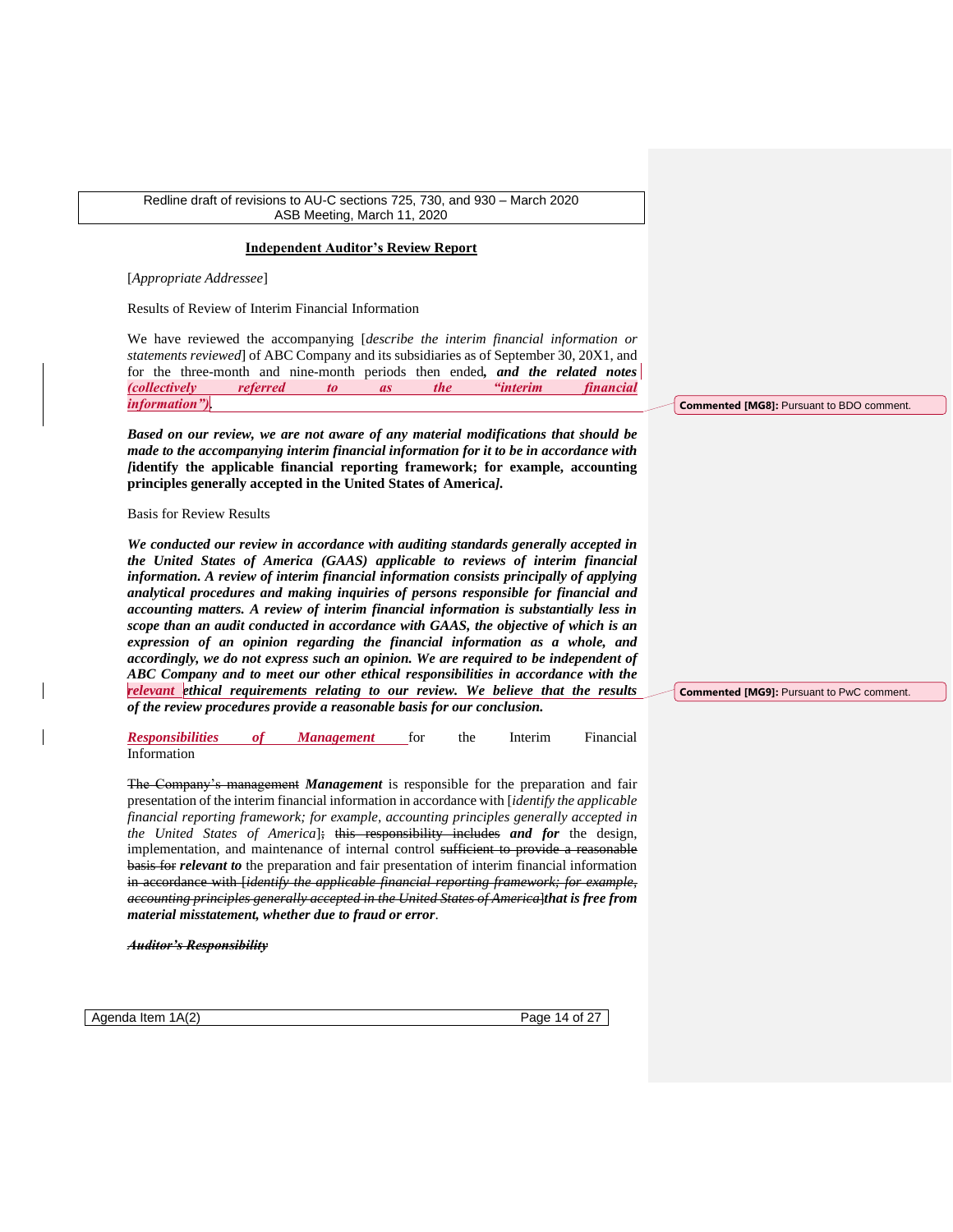Our responsibility is to conduct our review in accordance with auditing standards generally accepted in the United States of America applicable to reviews of interim financial information. A review of interim financial information consists principally of applying analytical procedures and making inquiries of persons responsible for financial and accounting matters. It is substantially less in scope than an audit conducted in accordance with auditing standards generally accepted in the United States of America, the objective of which is the expression of an opinion regarding the financial information. Accordingly, we do not express such an opinion.

#### *Conclusion*

Based on our review, we are not aware of any material modifications that should be made to the accompanying interim financial information for it to be in accordance with [*identify the applicable financial reporting framework; for example, accounting principles generally accepted in the United States of America*].

[*Auditor's signature* **Signature of the auditor's firm**]

[*Auditor's city* **City** *and state* **where the auditor's report is issued**]

[*Date of the auditor's report*]

### <span id="page-14-0"></span>**Illustration 2 — A Review Report on Condensed Comparative Interim Financial Information**

The following is an example of a review report on a condensed balance sheet as of March 31, 20X1; the related condensed statements of income and cash flows for the three-month periods ended March 31, 20X1 and 20X0; and a condensed balance sheet derived from audited financial statements as of December 31, 20X0. If the auditor's report on the preceding year-end financial statements was other than unmodified or included an emphasis-of-matter paragraph *a separate section regarding* because of a going concern matter or *an emphasis-of-matter paragraph because of* an inconsistency in the application of accounting principles, the last paragraph of the illustrative report would be appropriately modified.

### **Independent Auditor's Review Report**

[*Appropriate Addressee*]

Results of Review of Condensed Interim Financial Information

We have reviewed the condensed consolidated financial statements of ABC Company and subsidiaries, which comprise the condensed consolidated balance sheet as of March 31, 20X1, and the related condensed consolidated statements of income and cash flows for the three-month periods ended March 31, 20X1 and 20X0, *and the related notes (collectively referred to as the "interim financial information")*.

Agenda Item 1A(2) **Page 15 of 27 Page 15 of 27** 

**Commented [MG10]:** Pursuant to PwC comment.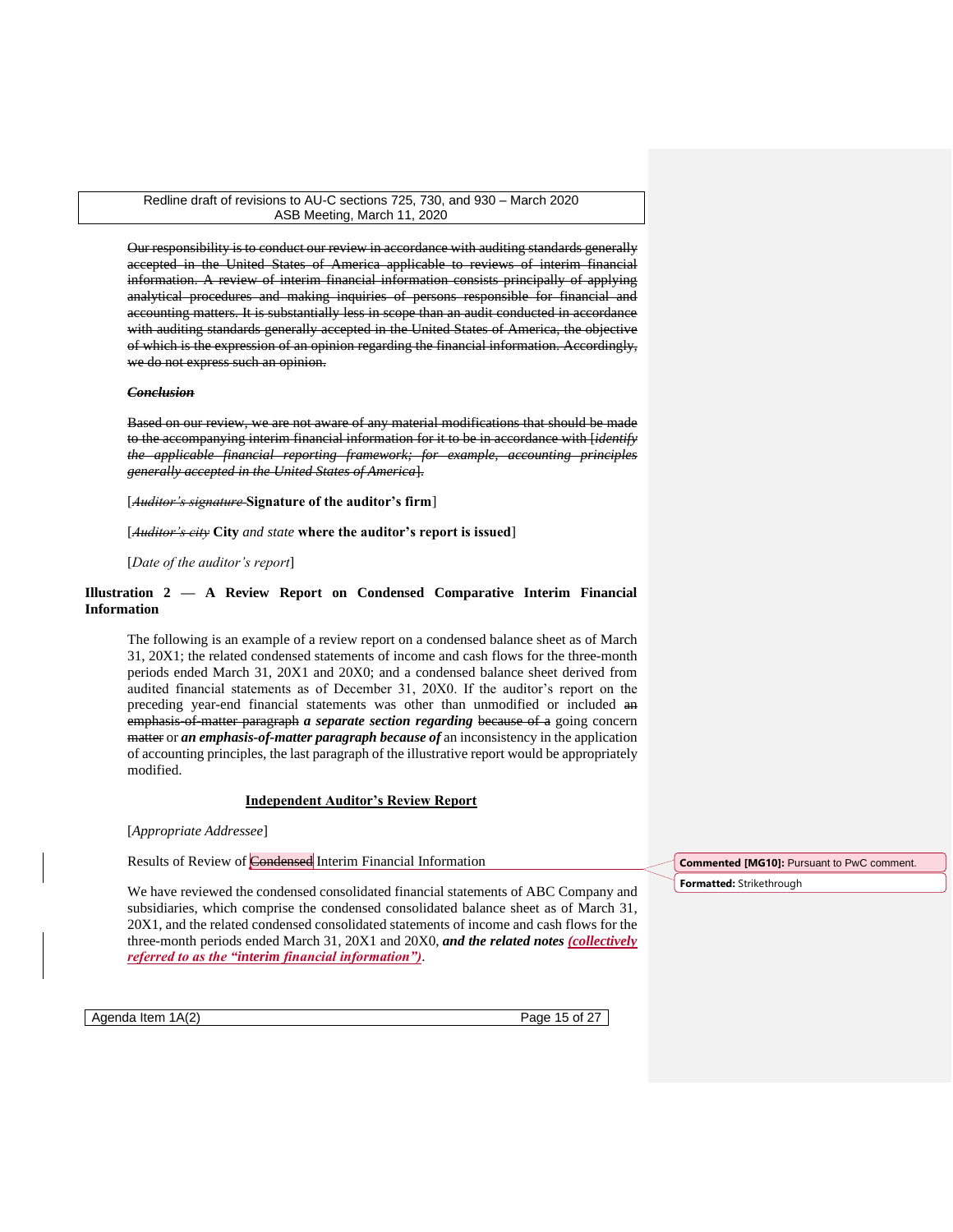*Based on our reviews, we are not aware of any material modifications that should be*  made to the accompanying condensed **interim financial information for it to be in** *accordance with [***identify the applicable financial reporting framework; for example, accounting principles generally accepted in the United States of America***].*

#### Basis for Review Results

*We conducted our reviews in accordance with auditing standards generally accepted in the United States of America (GAAS) applicable to reviews of interim financial information. A review of condensed interim financial information consists principally of applying analytical procedures and making inquiries of persons responsible for financial and accounting matters. A review of condensed interim financial information is substantially less in scope than an audit conducted in accordance with GAAS, the objective of which is an expression of an opinion regarding the financial information as a whole, and accordingly, we do not express such an opinion. We are required to be independent of ABC Company and to meet our other ethical responsibilities in accordance with the relevant ethical requirements relating to our review. We believe that the results of the review procedures provide a reasonable basis for our conclusion.*

*Responsibilities of Management* for the Interim Financial Information

The Company's management *Management* is responsible for the preparation and fair presentation of the condensed interim financial information in accordance with [*identify the applicable financial reporting framework; for example, accounting principles generally accepted in the United States of America*]; this responsibility includes *and for*  the design, implementation, and maintenance of internal control sufficient to provide a reasonable basis for *relevant to* the preparation and fair presentation of interim financial information in accordance with [*identify the applicable financial reporting framework; for example, accounting principles generally accepted in the United States of America*]*that is free from material misstatement, whether due to fraud or error*.

#### *Auditor's Responsibility*

Our responsibility is to conduct our reviews in accordance with auditing standards generally accepted in the United States of America applicable to reviews of interim financial information. A review of interim financial information consists principally of applying analytical procedures and making inquiries of persons responsible for financial and accounting matters. It is substantially less in scope than an audit conducted in accordance with auditing standards generally accepted in the United States of America, the objective of which is the expression of an opinion regarding the financial information. Accordingly, we do not express such an opinion.

*Conclusion*

Agenda Item 1A(2) **Page 16 of 27** 

**Commented [MG11]:** Pursuant to BDO comment.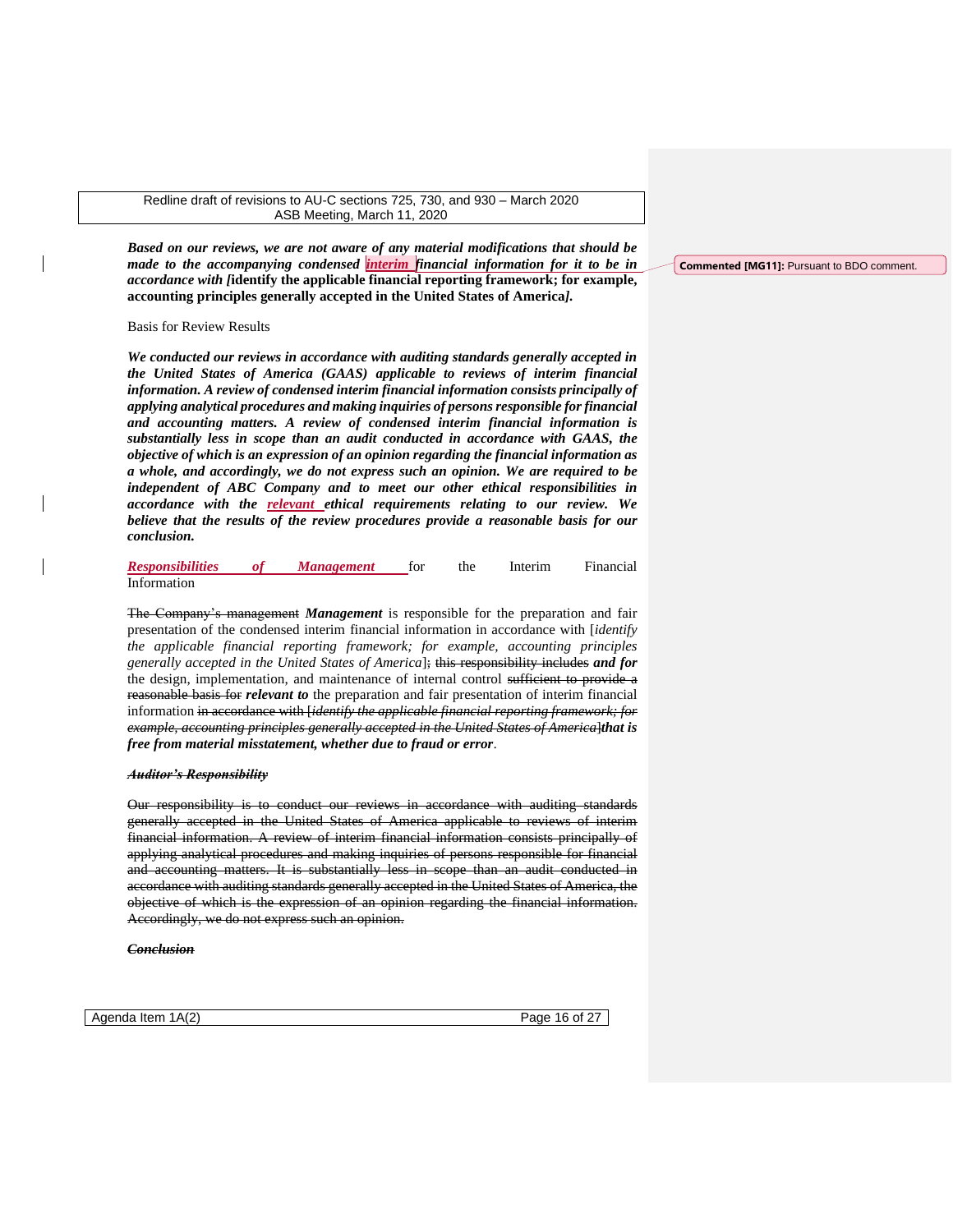Based on our reviews, we are not aware of any material modifications that should be made to the condensed financial information referred to above for it to be in accordance with [*identify the applicable financial reporting framework; for example, accounting principles generally accepted in the United States of America*].

### *Report on Condensed Balance Sheet as of [***Date***]*

We have previously audited, in accordance with auditing standards generally accepted in the United States of America, the consolidated balance sheet as of December 31, 20X0, and the related consolidated statements of income, changes in stockholders' equity, and cash flows for the year then ended (not presented herein); and we expressed an unmodified audit opinion on those audited consolidated financial statements in our report dated February 15, 20X1. In our opinion, the accompanying condensed consolidated balance sheet of the Company and subsidiaries as of December 31, 20X0, is consistent, in all material respects, with the audited consolidated financial statements from which it has been derived.

<span id="page-16-0"></span>[*Auditor's signature* **Signature of the auditor's firm**]

[*Auditor's city* **City** *and state* **where the auditor's report is issued**]

[*Date of the auditor's report*]

### **Illustration 3 — A Review Report That Refers to a Component Auditor's Review Report on the Interim Financial Information of a Significant Component of a Reporting Entity**

Circumstances include the following:

- A review of interim financial information presented as a complete set of financial statements, including disclosures.
- The auditor is making reference to another auditor's review report on the interim financial information of a significant component of a reporting entity.

### **Independent Auditor's Review Report**

[*Appropriate Addressee*]

Results of Review of Interim Financial Information

We have reviewed the accompanying [*describe the interim financial information or statements reviewed*] of ABC Company and subsidiaries as of September 30, 20X1, and for the three-month and nine-month periods then ended*, and the related notes (collectively referred to as the "interim financial information")*.

*Based on our review, and the review report of other auditors, we are not aware of any material modifications that should be made to the accompanying interim financial information for it to be in accordance with [***identify the applicable financial reporting** 

Agenda Item 1A(2) **Page 17 of 27 Page 17 of 27**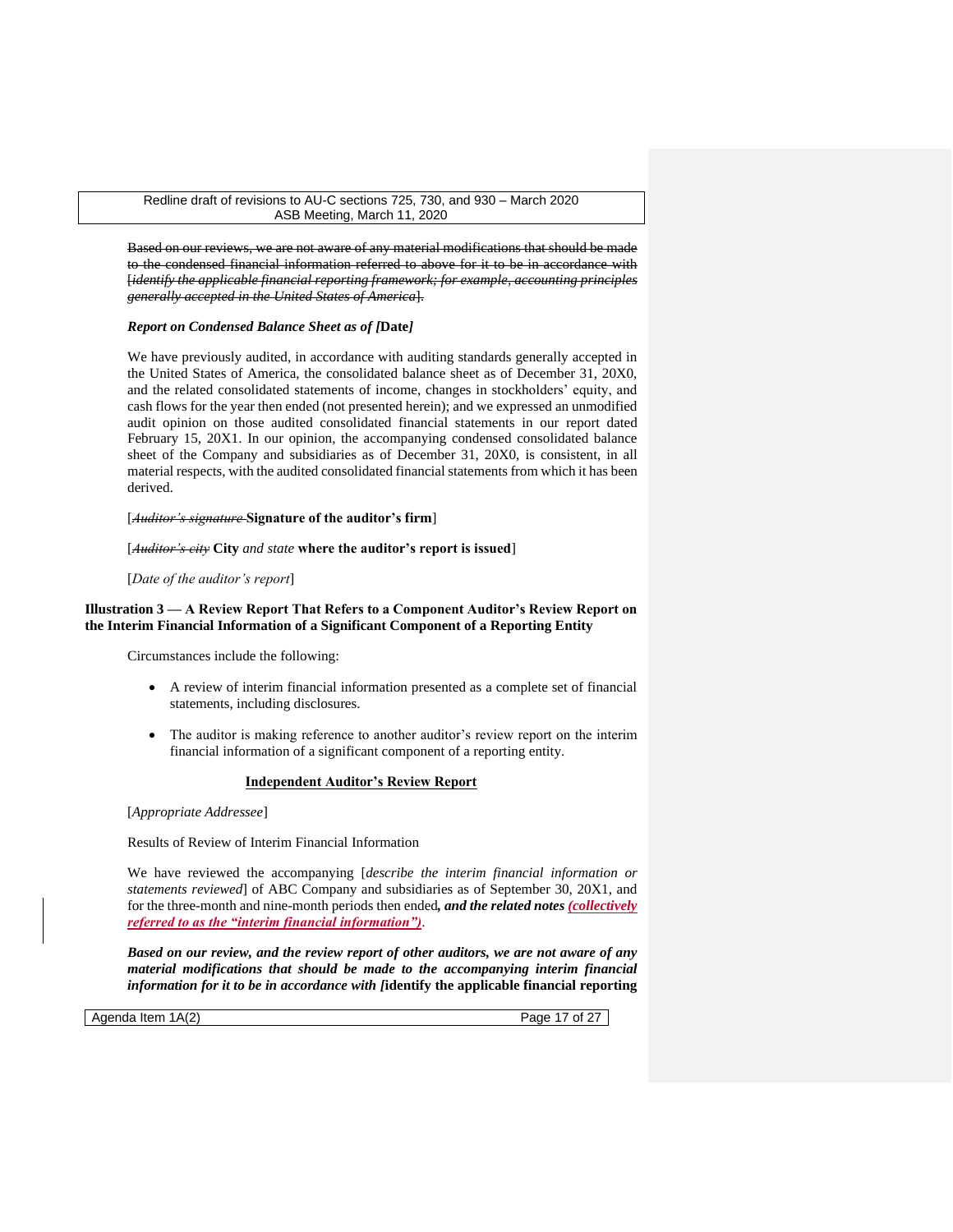**framework; for example, accounting principles generally accepted in the United States of America***].*

*We were furnished with the report of other auditors on their review of the interim financial information of DEF subsidiary, whose total assets as of September 30, 20X1, and whose revenues for the three-month and nine-month periods then ended, constituted 15 percent, 20 percent, and 22 percent, respectively, of the related consolidated totals.*

#### Basis for Review Results

*We conducted our review in accordance with auditing standards generally accepted in the United States of America (GAAS) applicable to reviews of interim financial information. A review of interim financial information consists principally of applying analytical procedures and making inquiries of persons responsible for financial and accounting matters. A review of interim financial information is substantially less in scope than an audit conducted in accordance with GAAS, the objective of which is an expression of an opinion regarding the financial information as a whole, and accordingly, we do not express such an opinion. We are required to be independent of ABC Company and to meet our other ethical responsibilities, in accordance with the relevant ethical requirements relating to our review. We believe that the results of the review procedures provide a reasonable basis for our conclusion.*

**Responsibilities** of Management for the Interim Financial Information

The Company's management *Management* is responsible for the preparation and fair presentation of the interim financial information in accordance with [*identify the applicable financial reporting framework; for example, accounting principles generally accepted in the United States of America*]; this responsibility includes *and for* the design, implementation, and maintenance of internal control sufficient to provide a reasonable basis for *relevant to* the preparation and fair presentation of interim financial information in accordance with [*identify the applicable financial reporting framework; for example, accounting principles generally accepted in the United States of America*]*that is free from material misstatement, whether due to fraud or error*.

#### *Auditor's Responsibility*

Our responsibility is to conduct our review in accordance with auditing standards generally accepted in the United States of America applicable to reviews of interim financial information. A review of interim financial information consists principally of applying analytical procedures and making inquiries of persons responsible for financial and accounting matters. It is substantially less in scope than an audit conducted in accordance with auditing standards generally accepted in the United States of America, the objective of which is the expression of an opinion regarding the financial information. Accordingly, we do not express such an opinion.

Agenda Item 1A(2) **Page 18 of 27**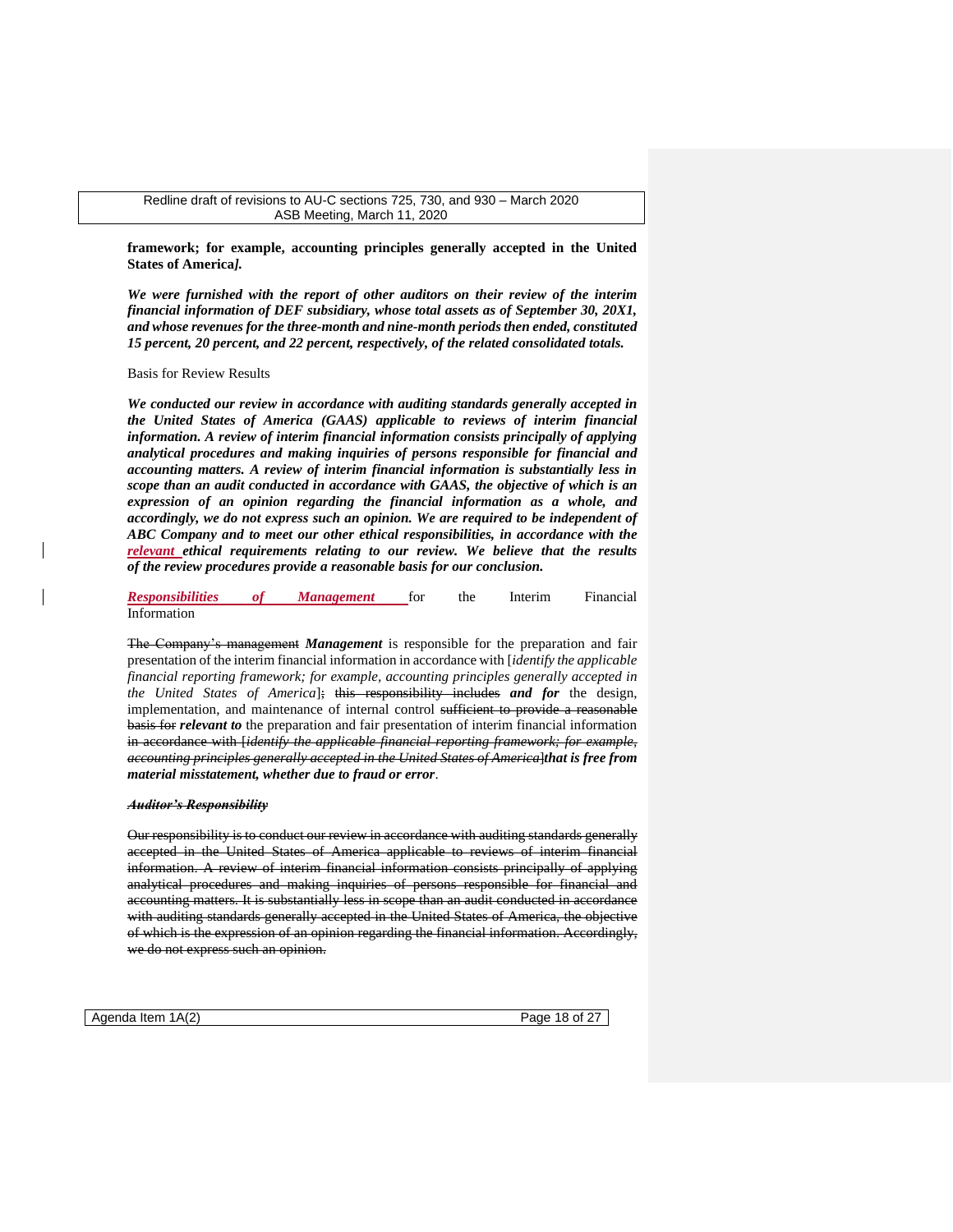We were furnished with the report of other auditors on their review of the interim financial information of DEF subsidiary, whose total assets as of September 30, 20X1, and whose revenues for the three-month and nine-month periods then ended, constituted 15 percent, 20 percent, and 22 percent, respectively, of the related consolidated totals.

#### *Conclusion*

Based on our review and the review report of other auditors, we are not aware of any material modifications that should be made to the accompanying interim financial information for it to be in accordance with [*identify the applicable financial reporting framework; for example, accounting principles generally accepted in the United States of America*].

<span id="page-18-0"></span>[*Auditor's signature* **Signature of the auditor's firm**]

[*Auditor's city* **City** *and state* **where the auditor's report is issued**]

[*Date of the auditor's report*]

#### **Illustration 4 — A Review Report on Comparative Interim Financial Information When the Prior Period Was Reviewed by Another Auditor**

Circumstances include the following:

- A review of interim financial information presented as a complete set of financial statements, including disclosures as of March 31, 20X1, and for the three-month period then ended.
- Comparative information is presented for the balance sheet as of December 31, 20X0, and for the statements of income and cash flows for the comparable interim period.
- The December 31, 20X0, financial statements were audited, and the March 31, 20X0, interim financial information was reviewed, by another auditor.

### **Independent Auditor's Review Report**

[*Appropriate Addressee*]

Results of Review of Interim Financial Information

We have reviewed the accompanying [*describe the interim financial information or statements reviewed*] of ABC Company and subsidiaries as of March 31, 20X1, and for the three-month period then ended*, and the related notes (collectively referred to as the "interim financial information")*.

*Based on our review we are not aware of any material modifications that should be made to the accompanying interim financial information as of and for the three months ended* 

Agenda Item 1A(2) **Page 19 of 27 Page 19 of 27**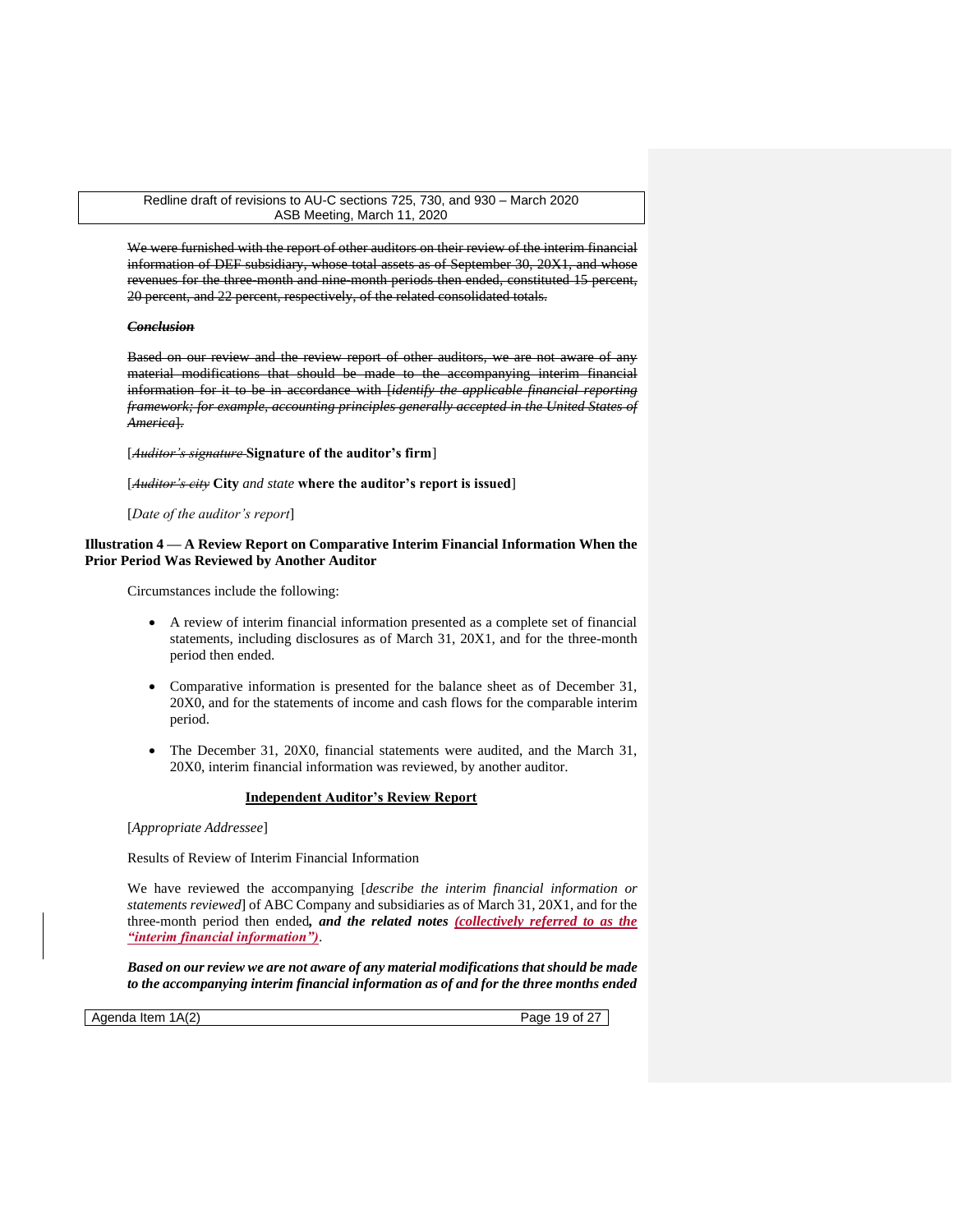### *March 31, 20X1, for it to be in accordance with [***identify the applicable financial reporting framework; for example, accounting principles generally accepted in the United States of America***].*

The consolidated statements of income and cash flows of ABC Company and its subsidiaries for the three-month period ended March 31, 20X0, were reviewed by other auditors whose report dated June 1, 20X0, stated that based on their review, they were not aware of any material modifications that should be made to those statements in order for them to be in accordance with [*identify the applicable financial reporting framework; for example, accounting principles generally accepted in the United States of America*]. The consolidated balance sheet of the Company as of December 31, 20X0, and the related consolidated statements of income, changes in stockholders' equity, and cash flows for the year then ended (not presented herein), were audited by other auditors whose report dated March 15, 20X1, expressed an unmodified opinion on those statements.

#### Basis for Review Results

*We conducted our review in accordance with auditing standards generally accepted in the United States of America (GAAS) applicable to reviews of interim financial information. A review of interim financial information consists principally of applying analytical procedures and making inquiries of persons responsible for financial and accounting matters. A review of interim financial information is substantially less in scope than an audit conducted in accordance with GAAS, the objective of which is an expression of an opinion regarding the financial information as a whole, and accordingly, we do not express such an opinion. We are required to be independent of ABC Company and to meet our other ethical responsibilities in accordance with the relevant ethical requirements relating to our review. We believe that the results of the review procedures provide a reasonable basis for our conclusion.*

*Responsibilities of Management* for the Interim Financial **Information** 

The Company's management *Management* is responsible for the preparation and fair presentation of the interim financial information in accordance with [*identify the applicable financial reporting framework; for example, accounting principles generally accepted in the United States of America*]; this responsibility includes *and for* the design, implementation, and maintenance of internal control sufficient to provide a reasonable basis for *relevant to* the preparation and fair presentation of interim financial information in accordance with [*identify the applicable financial reporting framework; for example, accounting principles generally accepted in the United States of America*]*that is free from material misstatement, whether due to fraud or error*.

#### *Auditor's Responsibility*

Our responsibility is to conduct our review in accordance with auditing standards generally accepted in the United States of America applicable to reviews of interim financial information. A review of interim financial information consists principally of applying

Agenda Item 1A(2) **Page 20 of 27**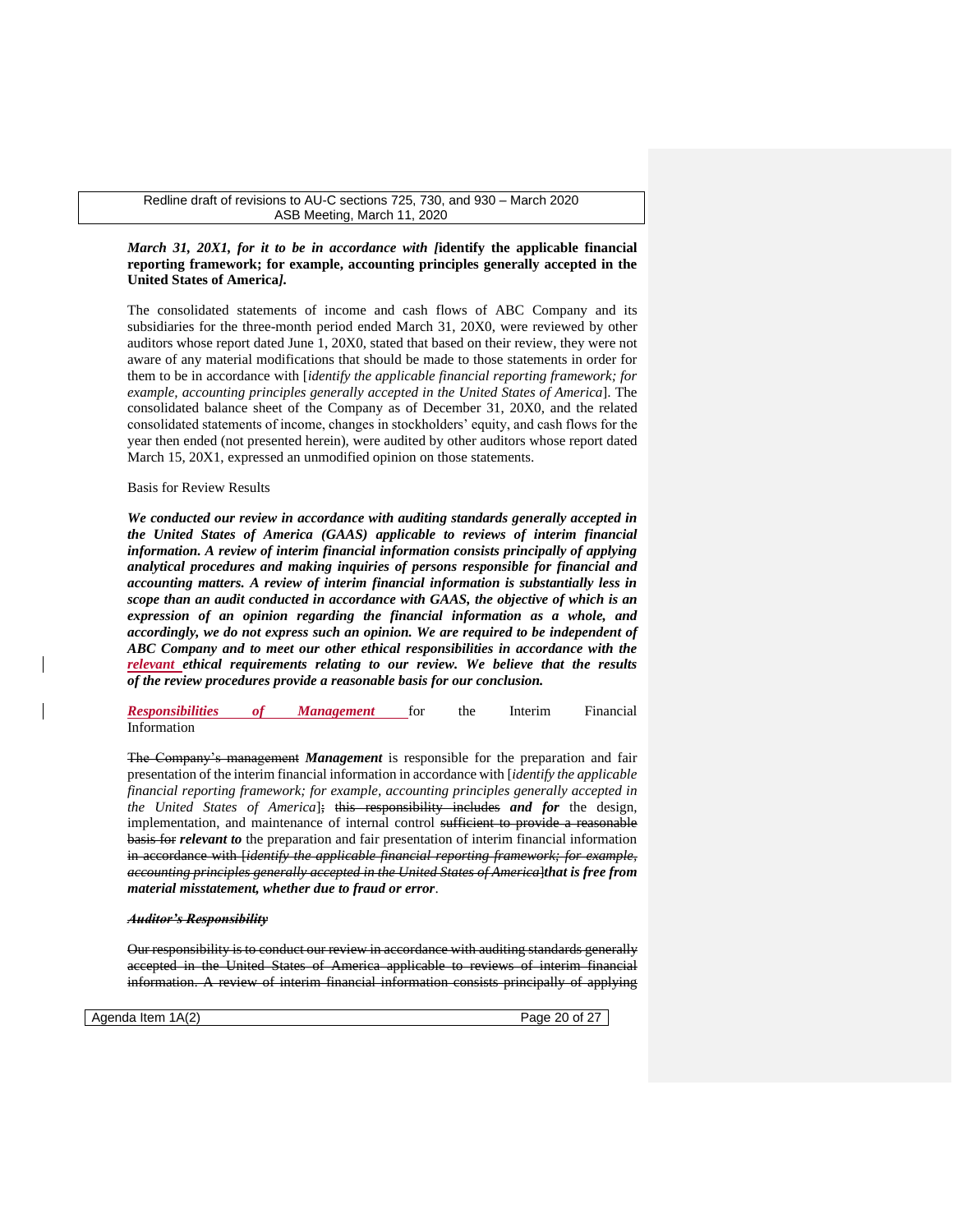analytical procedures and making inquiries of persons responsible for financial and accounting matters. It is substantially less in scope than an audit conducted in accordance with auditing standards generally accepted in the United States of America, the objective of which is the expression of an opinion regarding the financial information. Accordingly, we do not express such an opinion.

### *Conclusion*

Based on our review, we are not aware of any material modifications that should be made to the accompanying interim financial information as of and for the three months ended March 31, 20X1, for it to be in accordance with [*identify the applicable financial reporting framework; for example, accounting principles generally accepted in the United States of America*].

[*Auditor's signature* **Signature of the auditor's firm**]

[*Auditor's city* **City** *and state* **where the auditor's report is issued**]

[*Date of the auditor's report*]

**Exhibit C — Illustrations of Example Modifications to the Auditor's Review Report Due to Departures From the Applicable Financial Reporting Framework (Ref: par. .A49***A64***)**

**.A62***A77*

[Illustration 1](#page-20-0) — Modification Due to a Departure From the Applicable Financial Reporting Framework

[Illustration 2](#page-22-0) — Modification Due to Inadequate Disclosure

<span id="page-20-0"></span>**Illustration 1 — Modification Due to a Departure From the Applicable Financial Reporting Framework** 

The following is an example of a modification of the auditor's review report due to a departure from the applicable financial reporting framework:

*Independent Auditor's Review Report*

**[Appropriate Addressee]**

**Results of Review of Interim Financial Information**

*We have reviewed the accompanying [describe the interim financial information or statements reviewed] of ABC Company and its subsidiaries as of September 30, 20X1,* 

Agenda Item 1A(2) **Page 21 of 27 Page 21 of 27** 

**Commented [MG12]:** Edits made pursuant to PwC comment that a full illustrative report should be presented.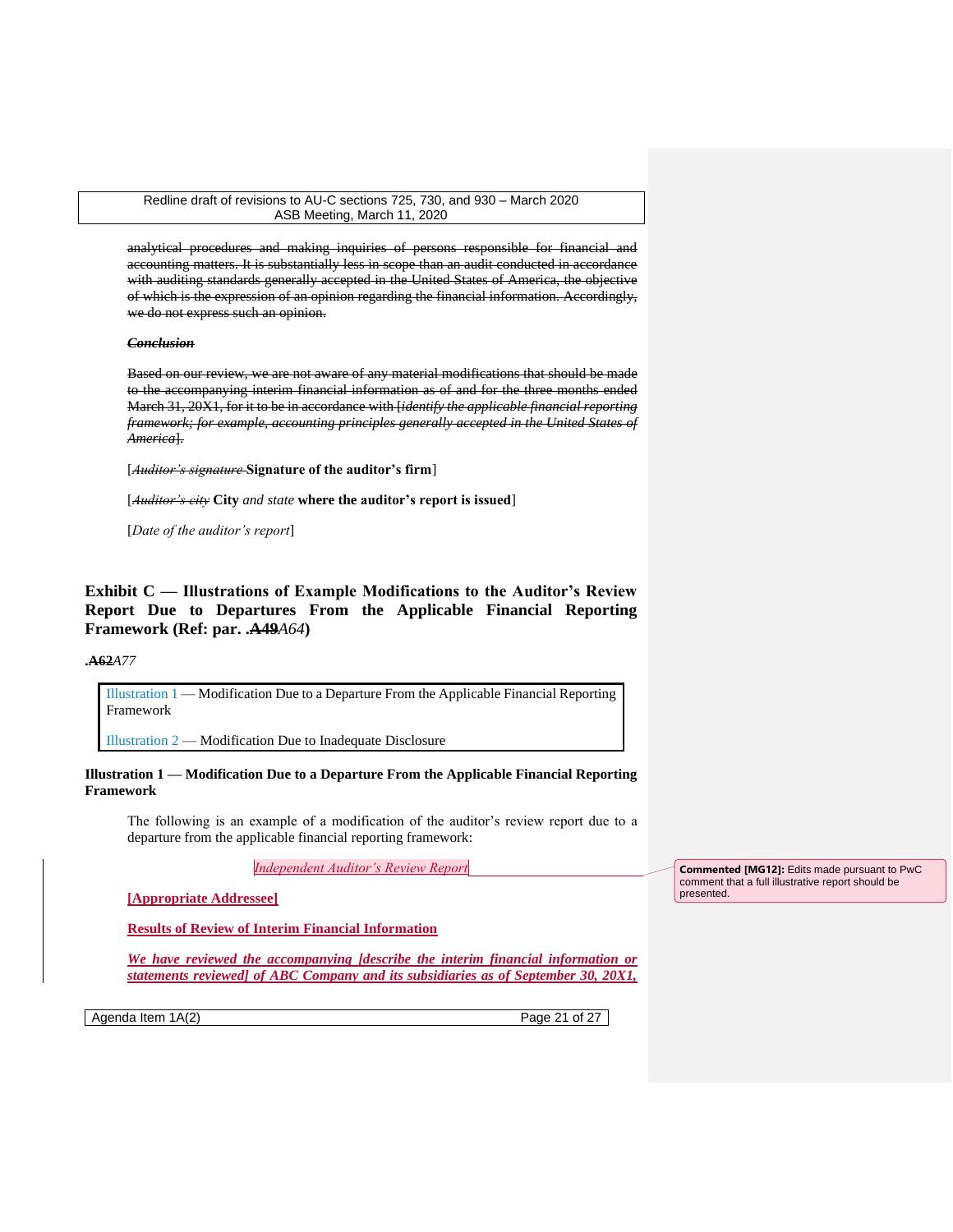*and for the three-month and nine-month periods then ended, and the related notes (collectively referred to as the "interim financial information").* 

*Based on our review, with the exception of the matters described in the following paragraph, we are not aware of any material modifications that should be made to the accompanying interim financial information for it to be in accordance with [***identify the applicable financial reporting framework; for example, accounting principles generally accepted in the United States of America***].*

[*Basis for Modification* **Modified Conclusion** *Paragraph*]

Based on information furnished to us by management, we believe that the Company has excluded from property and debt in the accompanying balance sheet certain lease obligations that we believe should be capitalized to be in accordance with [*identify the applicable financial reporting framework; for example, accounting principles generally accepted in the United States of America*]. This information indicates that if these lease obligations were capitalized at September 30, 20X1, property would be increased by \$\_\_\_\_\_, long-term debt would be increased by \$\_\_\_\_\_, and net income would be increased (decreased) by \$\_\_\_\_\_\_\_\_ and \$\_\_\_\_\_\_\_\_, respectively, for the three-month and nine-month periods then ended.

#### Basis for Review Results

*We conducted our review in accordance with auditing standards generally accepted in the United States of America (GAAS) applicable to reviews of interim financial information. A review of interim financial information consists principally of applying analytical procedures and making inquiries of persons responsible for financial and accounting matters. A review of interim financial information is substantially less in scope than an audit conducted in accordance with GAAS, the objective of which is an expression of an opinion regarding the financial information as a whole, and accordingly, we do not express such an opinion. We are required to be independent of ABC Company and to meet our other ethical responsibilities in accordance with the relevant ethical requirements relating to our review. We believe that the results of the review procedures provide a reasonable basis for our conclusion.*

#### *Responsibilities of Management for the Interim Financial Information*

*Management is responsible for the preparation and fair presentation of the interim financial information in accordance with [identify the applicable financial reporting framework; for example, accounting principles generally accepted in the United States of America] and for the design, implementation, and maintenance of internal control relevant to the preparation and fair presentation of interim financial information that is free from material misstatement, whether due to fraud or error.* 

[*Conclusion*]

Agenda Item 1A(2) **Page 22 of 27 Page 22 of 27** 

**Formatted:** Strikethrough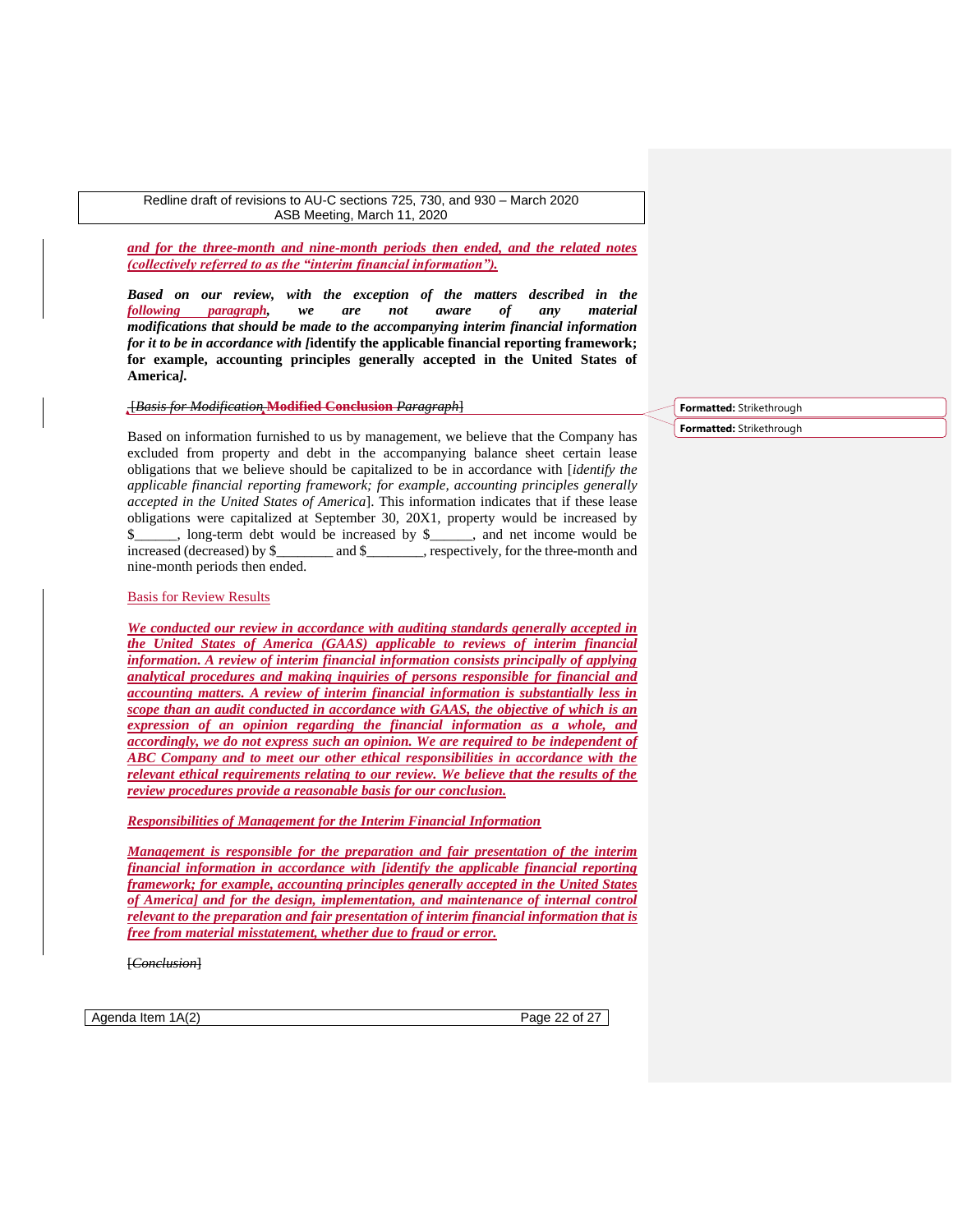Based on our review, with the exception of the matter(s) described in the preceding paragraph(s), we are not aware of any material modifications that should be made to the accompanying interim financial information for it to be in accordance with [*identify the applicable financial reporting framework; for example, accounting principles generally accepted in the United States of America*].

[**Signature of the auditor's firm**]

[**City and state where the auditor's report is issued**]

[**Date of the auditor's report**]

#### <span id="page-22-0"></span>**Illustration 2 — Modification Due to Inadequate Disclosure**

The following is an example *of the second and third paragraphs* of a modification of the auditor's review report *when such report is modified* due to inadequate disclosure:

*Based on our review, with the exception of the matters described in the following paragraph, we are not aware of any material modifications that should be made to the accompanying interim financial information for it to be in accordance with [***identify the applicable financial reporting framework; for example, accounting principles generally accepted in the United States of America***].*

[*Basis for Modification* **Modified Conclusion** *Paragraph*]

Management has informed us that the Company is presently defending a claim regarding [*describe the nature of the loss contingency*] and that the extent of the Company's liability, if any, and the effect on the accompanying interim financial information is not determinable at this time. The interim financial information fails to disclose these matters, which we believe are required to be disclosed in accordance with [*identify the applicable financial reporting framework; for example, accounting principles generally accepted in the United States of America*].

#### [*Conclusion*]

Based on our review, with the exception of the matter(s) described in the preceding paragraph(s), we are not aware of any material modifications that should be made to the accompanying interim financial information for it to be in accordance with [*identify the applicable financial reporting framework; for example, accounting principles generally accepted in the United States of America*].

**Exhibit D — Illustrations of Emphasis-of-Matter Paragraphs** *Separate Sections Regarding Going Concern* **in the Auditor's Review Report (Ref: par. .A51***A66***)**

Agenda Item 1A(2) **Page 23 of 27 Page 23 of 27** 

**Formatted:** Strikethrough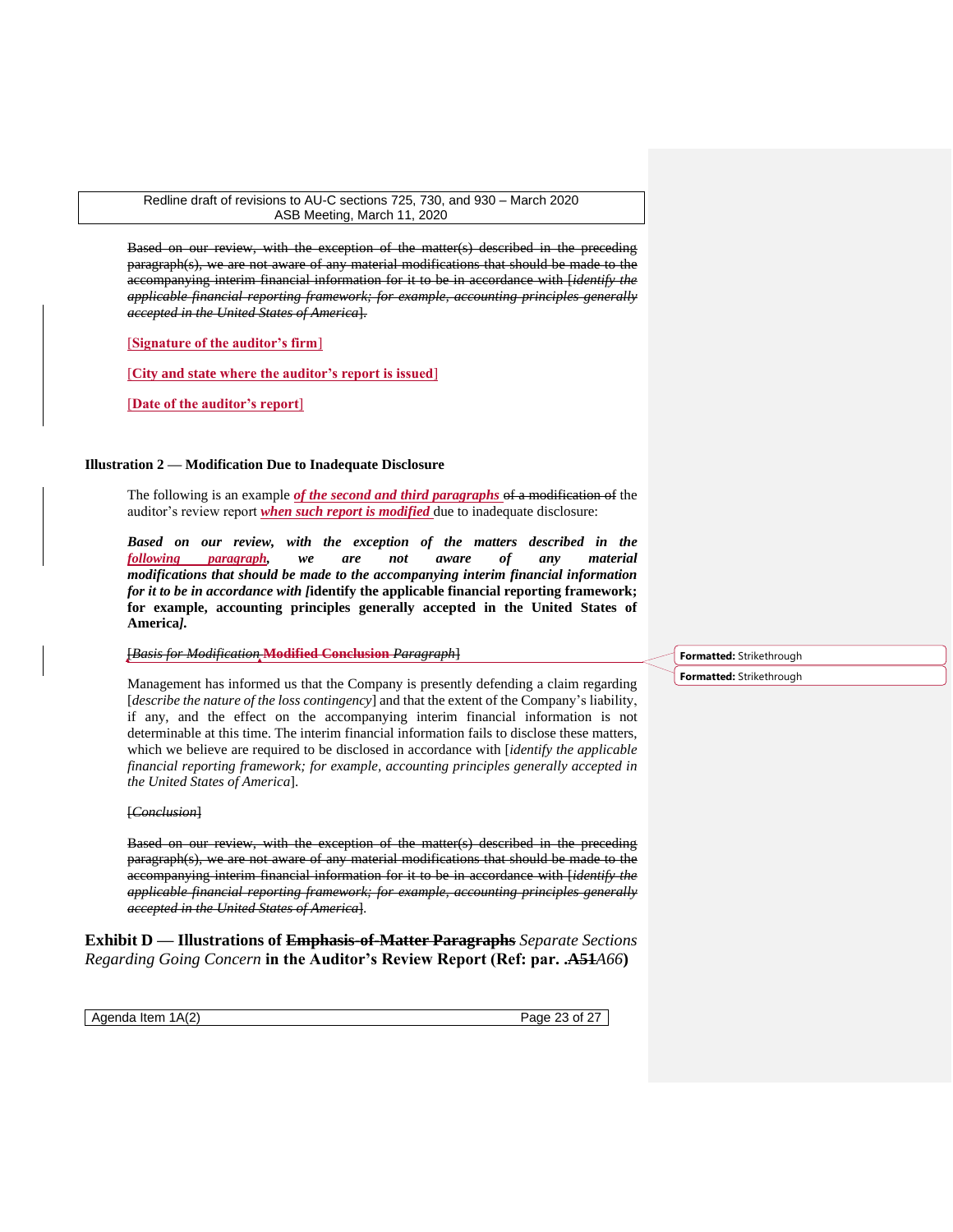### **.A63***A78*

[Illustration 1](#page-23-0) — Emphasis-of-Matter Paragraph *Separate Section* When Substantial Doubt is Disclosed in the Notes to the Financial Statements *Interim Financial Information*, a *Separate Section Regarding* Going Concern Emphasis-of-Matter Paragraph Was Included in the Prior Year's Audit Report, and Conditions or Events Giving Rise to the Emphasisof-Matter Paragraph *Separate Section* Have Been Identified and Substantial Doubt Exists

[Illustration 2](#page-24-0) — Emphasis-of-Matter Paragraph *Separate Section* When Substantial Doubt is Not Disclosed in the Notes to the Financial Statements *Interim Financial Information*, a *Separate Section Regarding* Going Concern Emphasis-of-Matter Paragraph Was Included in the Prior Year's Audit Report, and Conditions or Events Giving Rise to the Emphasis-of-Matter Paragraph *Separate Section* Have Been Identified and Substantial Doubt Exists

[Illustration 3](#page-24-1) — Emphasis-of-Matter Paragraph *Separate Section* When Management is Required Under the Applicable Financial Reporting Framework to Include a Statement in the Notes to the Interim Financial Information that Conditions or Events Have Been Identified and Substantial Doubt Exists, Such Statement Is Included in the Notes to the Interim Financial Information, and a *Separate Section Regarding* Going Concern Emphasis-of-Matter Paragraph Was Not Included in the Prior Year's Audit Report

<span id="page-23-0"></span>**Illustration 1 — Emphasis-of-Matter Paragraph** *Separate Section* **When Substantial Doubt is Disclosed in the Notes to the Financial Statements** *Interim Financial Information***, a** *Separate Section Regarding* **Going Concern Emphasis-of-Matter Paragraph Was Included in the Prior Year's Audit Report, and Conditions or Events Giving Rise to the Emphasis-of-Matter Paragraph** *Separate Section* **Have Been Identified and Substantial Doubt Exists**

The following is an example of situations in which (*a*) a *separate section regarding* going concern emphasis-of-matter paragraph was included in the prior year's auditor's report, (*b*) conditions or events have been identified and substantial doubt continues to exist, and (*c*) the entity is required under the applicable financial reporting framework to include a statement in the notes to the interim financial information that substantial doubt exists.

[*Emphasis-of-Matter Paragraph*] Substantial Doubt About the Entity's Ability to Continue as a Going Concern

The accompanying interim financial information has been prepared assuming that the Company will continue as a going concern. Note 4 of the Company's audited financial statements as of December 31, 20X1, and for the year then ended, includes a statement that substantial doubt exists about the Company's ability to continue as a going concern. Note 4 of the Company's audited financial statements also discloses the events and conditions, management's evaluation of the events and conditions, and management's plans regarding these matters, including the fact that the Company was unable to renew its line of credit or obtain alternative financing as of December 31, 20X1. Our auditor's report on those financial statements includes an emphasis-of-matter paragraph *a separate section* referring to the

Agenda Item 1A(2) Page 24 of 27

**Commented [MG13]:** Pursuant to Tennessee Department of Audit comment.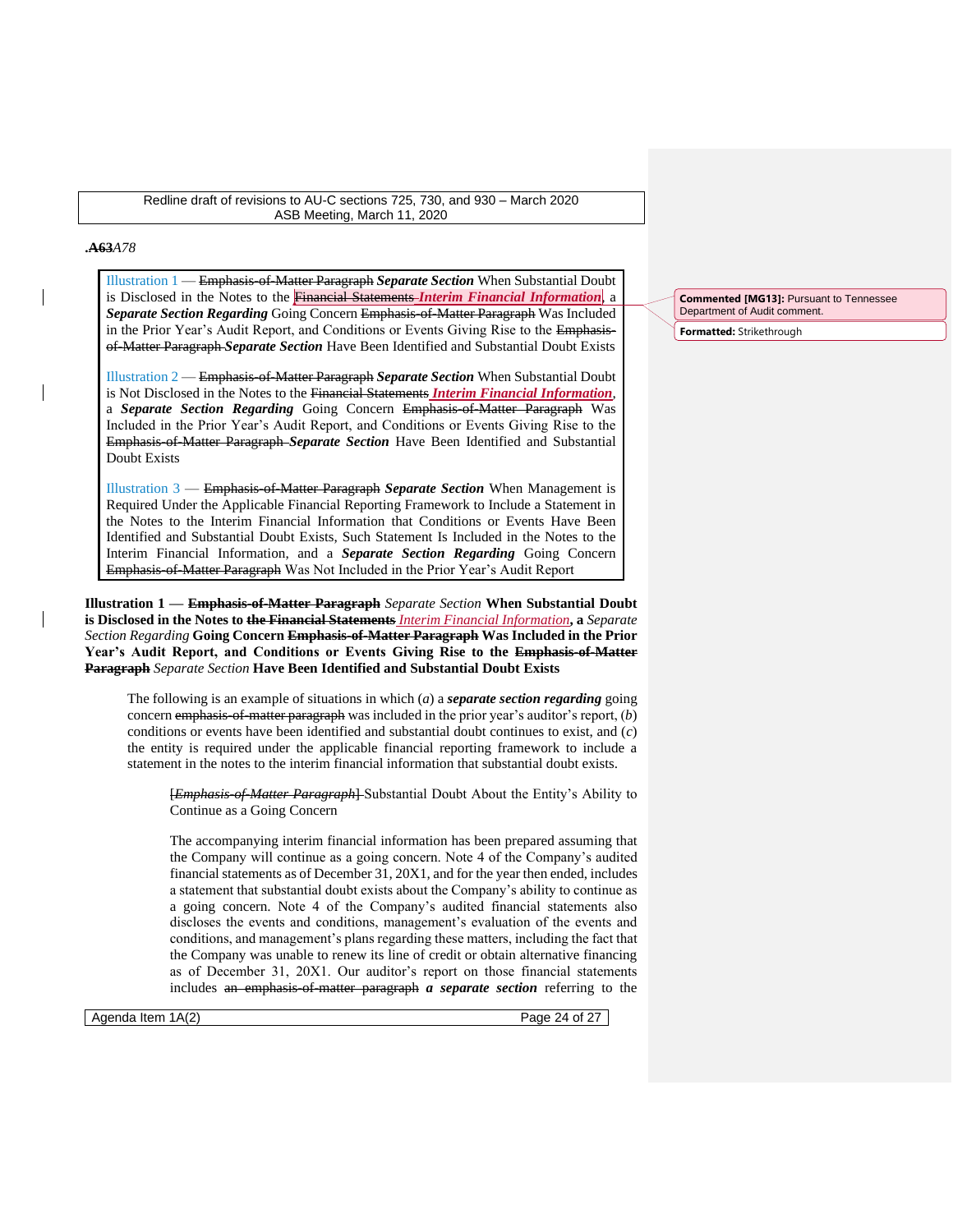matters in Note 4 of those financial statements. As indicated in Note 3 of the accompanying interim financial information as of March 31, 20X2, and for the three months then ended, the Company was still unable to renew its line of credit or obtain alternative financing as of March 31, 20X2, and has stated that substantial doubt exists about the Company's ability to continue as a going concern. The accompanying interim financial information does not include any adjustments that might result from the outcome of this uncertainty.

<span id="page-24-0"></span>**Illustration 2 — Emphasis-of-Matter Paragraph** *Separate Section* **When Substantial Doubt is Not Disclosed in the Notes to the Financial Statements** *Interim Financial Information***, a**  *Separate Section Regarding* **Going Concern Emphasis-of-Matter Paragraph Was Included in the Prior Year's Audit Report, and Conditions or Events Giving Rise to the Emphasis-of-Matter Paragraph** *Separate Section* **Have Been Identified and Substantial Doubt Exists**

The following is an example of a situation in which (*a*) a *separate section regarding* going concern emphasis-of-matter paragraph was included in the prior year's auditor's report, (*b*) conditions or events have been identified and substantial doubt continues to exist, and (*c*) the entity is not required under the applicable financial reporting framework to include a statement in the notes to the interim financial information that substantial doubt exists.

[*Emphasis-of-Matter Paragraph*] Substantial Doubt About the Entity's Ability to Continue as a Going Concern

The accompanying interim financial information has been prepared assuming that the Company will continue as a going concern. Note 4 of the Company's audited financial statements as of December 31, 20X1, and for the year then ended, discloses that the Company was unable to renew its line of credit or obtain alternative financing as of December 31, 20X1. Our auditor's report on those financial statements includes an emphasis-of-matter paragraph *a separate section*  referring to the matters in Note 4 of those financial statements, indicating that these matters raised substantial doubt about the Company's ability to continue as a going concern. As indicated in Note 3 of the accompanying interim financial information as of March 31, 20X2, and for the three months then ended, the Company was still unable to renew its line of credit or obtain alternative financing as of March 31, 20X2. Management's evaluation of the conditions and events and management's plans regarding these matters are also disclosed in Note 3. The accompanying interim financial information does not include any adjustments that might result from the outcome of this uncertainty.

<span id="page-24-1"></span>**Illustration 3 — Emphasis-of-Matter Paragraph** *Separate Section* **When Management is Required Under the Applicable Financial Reporting Framework to Include a Statement in the Notes to the Interim Financial Information that Conditions or Events Have Been Identified and Substantial Doubt Exists, Such Statement is included in the Notes to the Interim Financial Information, and a** *Separate Section Regarding* **Going Concern Emphasisof-Matter Paragraph Was Not Included in the Prior Year's Audit Report**

Agenda Item 1A(2) Page 25 of 27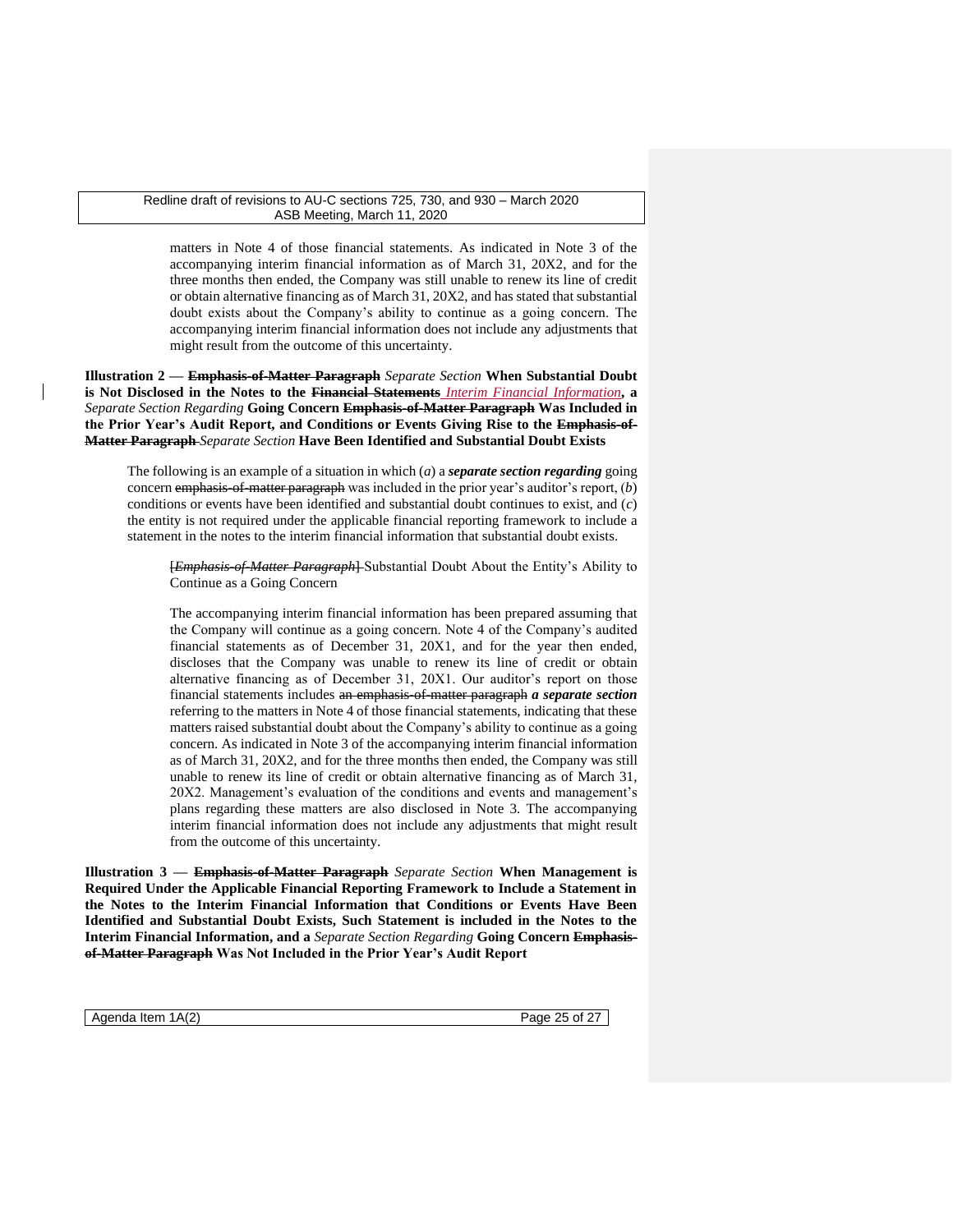The following is an example of an emphasis-of-matter paragraph *a separate section* when (*a*) a *separate section regarding* going concern emphasis-of-matter paragraph was not included in the prior year's auditor's report, (*b*) the entity is required under the applicable financial reporting framework to include a statement in the notes to the interim financial information that conditions or events have been identified and substantial doubt exists, and (*c*) such statement is included in the notes to the interim financial information.

[*Emphasis-of-Matter Paragraph*] Substantial Doubt About the Entity's Ability to Continue as a Going Concern

The accompanying interim financial information has been prepared assuming that the Company will continue as a going concern. As discussed in Note 3 to the interim financial information, the Company has suffered recurring losses from operations, has a net capital deficiency, and has stated that substantial doubt exists about the Company's ability to continue as a going concern. Management's evaluation of the conditions and events and management's plans regarding these matters are also described in Note 3. The accompanying interim financial information does not include any adjustments that might result from the outcome of this uncertainty.

[No further amendment to AU-C section 930.]

3. This amendment is effective for reviews of interim financial information for interim periods of fiscal years beginning on or after December 15, 2020. Early implementation is not permitted.

**4.**

**Appendix — Amendment to paragraph .A19 of AU-C section 706,** *Emphasis-of-Matter Paragraphs and Other-Matter Paragraphs in the Independent Auditor's Report* 

(Deleted text is shown in strikethrough.)

# **Exhibit C — List of AU-C Sections Containing Requirements for Other-Matter Paragraphs (Ref: par. .04)**

- **.A19** This exhibit identifies paragraphs in other AU-C sections that require the auditor to include an other-matter paragraph in the auditor's report in certain circumstances. The list is not a substitute for considering the requirements and related application and other explanatory material in specific AU-C sections.
	- Paragraph .16*c* of section 560, *Subsequent Events and Subsequently Discovered Facts*
	- Paragraphs .55–.56 and .58–.59 of section 700, *Forming an Opinion and Reporting on Financial Statements*

Agenda Item 1A(2) Page 26 of 27

**Commented [MG14]:** Added pursuant to PwC comment.